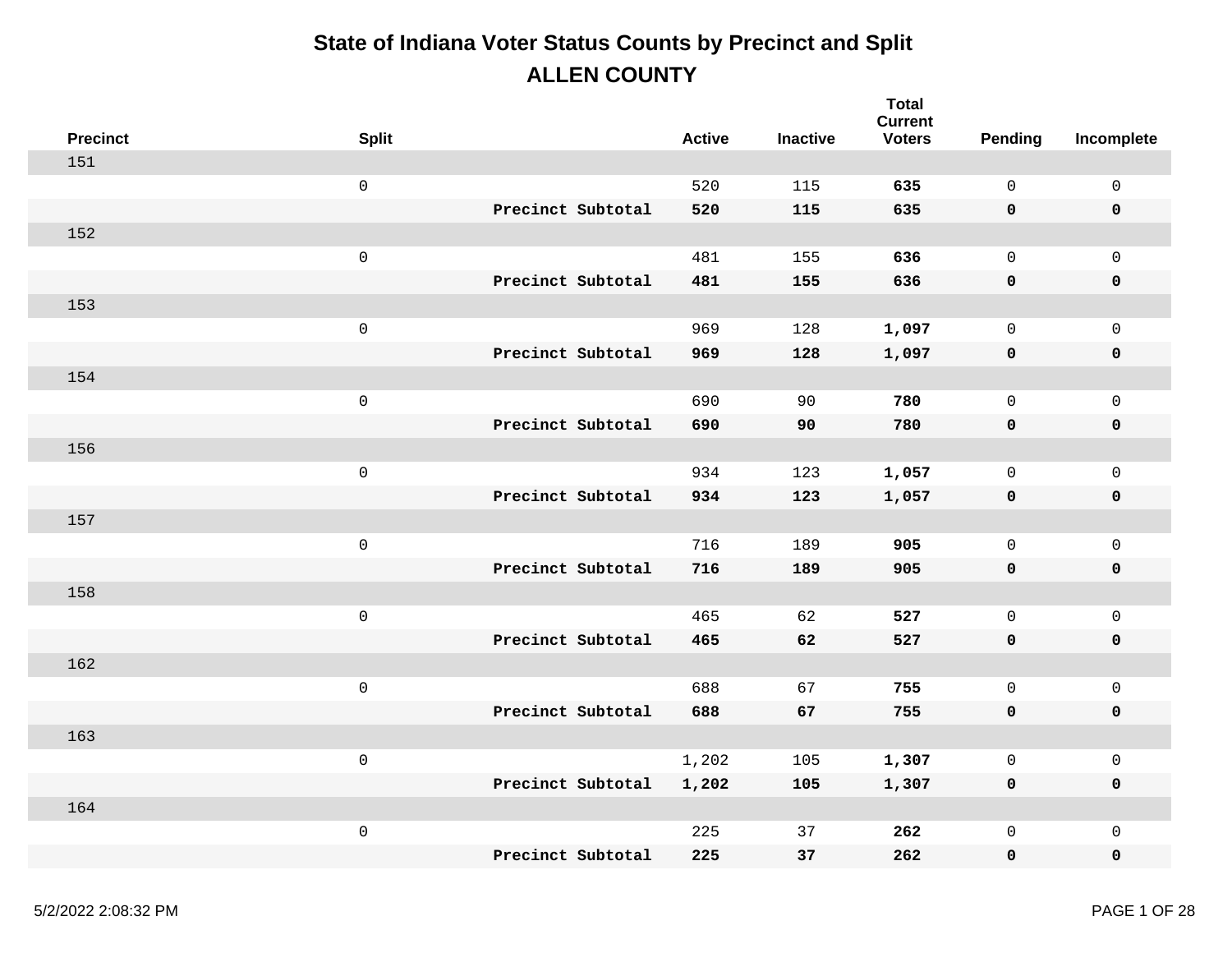| <b>Precinct</b> | <b>Split</b>        |                   | <b>Active</b> | <b>Inactive</b> | <b>Total</b><br><b>Current</b><br><b>Voters</b> | Pending      | Incomplete          |
|-----------------|---------------------|-------------------|---------------|-----------------|-------------------------------------------------|--------------|---------------------|
| 166             |                     |                   |               |                 |                                                 |              |                     |
|                 | $\mathbf 0$         |                   | 1,005         | 134             | 1,139                                           | $\mathbf 0$  | $\mathsf{O}$        |
|                 |                     | Precinct Subtotal | 1,005         | 134             | 1,139                                           | $\mathbf 0$  | $\pmb{0}$           |
| 168             |                     |                   |               |                 |                                                 |              |                     |
|                 | $\mathbf 0$         |                   | 882           | 95              | 977                                             | $\mathsf{O}$ | $\mathsf{O}$        |
|                 |                     | Precinct Subtotal | 882           | 95              | 977                                             | $\mathbf 0$  | 0                   |
| 169             |                     |                   |               |                 |                                                 |              |                     |
|                 | $\mathbf 0$         |                   | 749           | 218             | 967                                             | $\mathbf 0$  | $\mathsf{O}\xspace$ |
|                 |                     | Precinct Subtotal | 749           | 218             | 967                                             | $\mathbf 0$  | 0                   |
| 170             |                     |                   |               |                 |                                                 |              |                     |
|                 | $\mathsf{O}\xspace$ |                   | 1,596         | 157             | 1,753                                           | $\mathsf{O}$ | $\mathsf{O}\xspace$ |
|                 |                     | Precinct Subtotal | 1,596         | 157             | 1,753                                           | $\mathbf 0$  | 0                   |
| 172             |                     |                   |               |                 |                                                 |              |                     |
|                 | $\mathbf 0$         |                   | 963           | 125             | 1,088                                           | $\mathbf 0$  | $\mathsf{O}$        |
|                 |                     | Precinct Subtotal | 963           | 125             | 1,088                                           | $\mathbf 0$  | 0                   |
| 174             |                     |                   |               |                 |                                                 |              |                     |
|                 | $\mathbf 0$         |                   | 469           | 79              | 548                                             | $\mathbf 0$  | $\mathsf{O}$        |
|                 |                     | Precinct Subtotal | 469           | 79              | 548                                             | 0            | 0                   |
| 175             |                     |                   |               |                 |                                                 |              |                     |
|                 | $\mathbf 0$         |                   | 695           | 63              | 758                                             | $\mathsf{O}$ | $\mathsf{O}$        |
|                 |                     | Precinct Subtotal | 695           | 63              | 758                                             | 0            | 0                   |
| 176             |                     |                   |               |                 |                                                 |              |                     |
|                 | $\mathbf 0$         |                   | 701           | 66              | 767                                             | $\mathbf 0$  | $\mathsf{O}\xspace$ |
|                 |                     | Precinct Subtotal | 701           | 66              | 767                                             | 0            | 0                   |
| 177             |                     |                   |               |                 |                                                 |              |                     |
|                 | $\mathbf 0$         |                   | 1,353         | 132             | 1,485                                           | 0            | $\mathsf{O}\xspace$ |
|                 |                     | Precinct Subtotal | 1,353         | 132             | 1,485                                           | $\mathbf 0$  | 0                   |
| 178             |                     |                   |               |                 |                                                 |              |                     |
|                 | $\mathbf 0$         |                   | 1,017         | 109             | 1,126                                           | $\mathsf{O}$ | $\mathsf{O}$        |
|                 |                     | Precinct Subtotal | 1,017         | 109             | 1,126                                           | 0            | 0                   |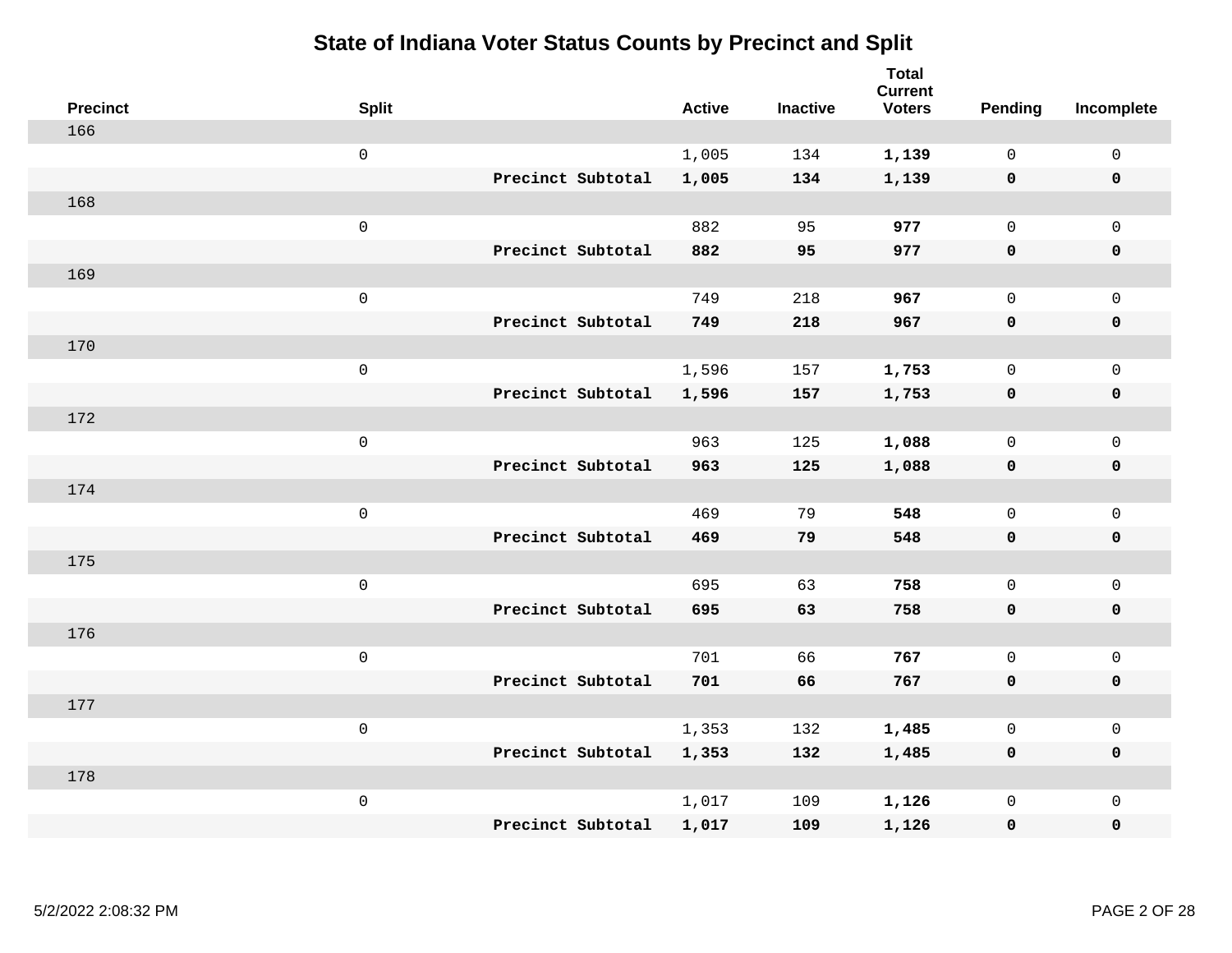| <b>Precinct</b> | <b>Split</b>        |                   | <b>Active</b> | <b>Inactive</b> | <b>Total</b><br><b>Current</b><br><b>Voters</b> | Pending      | Incomplete          |
|-----------------|---------------------|-------------------|---------------|-----------------|-------------------------------------------------|--------------|---------------------|
| 179             |                     |                   |               |                 |                                                 |              |                     |
|                 | $\mathsf{O}\xspace$ |                   | 993           | 101             | 1,094                                           | $\mathbf 0$  | $\mathsf{O}\xspace$ |
|                 |                     | Precinct Subtotal | 993           | 101             | 1,094                                           | $\mathbf 0$  | $\pmb{0}$           |
| 180             |                     |                   |               |                 |                                                 |              |                     |
|                 | $\mathsf{O}\xspace$ |                   | 1,400         | 200             | 1,600                                           | $\mathbf 0$  | $\mathbf{0}$        |
|                 |                     | Precinct Subtotal | 1,400         | 200             | 1,600                                           | $\mathbf 0$  | $\pmb{0}$           |
| 183             |                     |                   |               |                 |                                                 |              |                     |
|                 | $\mathsf{O}\xspace$ |                   | 778           | 98              | 876                                             | $\mathsf{O}$ | $\mathsf{O}\xspace$ |
|                 |                     | Precinct Subtotal | 778           | 98              | 876                                             | 0            | 0                   |
| 184             |                     |                   |               |                 |                                                 |              |                     |
|                 | $\mathsf{O}\xspace$ |                   | 715           | 57              | 772                                             | $\mathsf{O}$ | $\mathsf{O}\xspace$ |
|                 |                     | Precinct Subtotal | 715           | 57              | 772                                             | $\mathbf 0$  | 0                   |
| 185             |                     |                   |               |                 |                                                 |              |                     |
|                 | $\mathsf{O}\xspace$ |                   | 1,064         | 96              | 1,160                                           | $\mathsf{O}$ | $\mathsf{O}\xspace$ |
|                 |                     | Precinct Subtotal | 1,064         | 96              | 1,160                                           | 0            | 0                   |
| 186             |                     |                   |               |                 |                                                 |              |                     |
|                 | $\mathsf{O}\xspace$ |                   | 1,191         | 105             | 1,296                                           | $\mathsf{O}$ | $\mathsf{O}\xspace$ |
|                 |                     | Precinct Subtotal | 1,191         | 105             | 1,296                                           | $\mathbf 0$  | 0                   |
| 188             |                     |                   |               |                 |                                                 |              |                     |
|                 | $\mathsf{O}\xspace$ |                   | 935           | 90              | 1,025                                           | $\mathbf 0$  | $\mathsf{O}$        |
|                 |                     | Precinct Subtotal | 935           | 90              | 1,025                                           | $\mathbf 0$  | 0                   |
| 189             |                     |                   |               |                 |                                                 |              |                     |
|                 | $\mathsf 0$         |                   | 1,044         | 99              | 1,143                                           | $\mathsf{O}$ | $\mathsf{O}\xspace$ |
|                 |                     | Precinct Subtotal | 1,044         | 99              | 1,143                                           | 0            | 0                   |
| 190             |                     |                   |               |                 |                                                 |              |                     |
|                 | $\mathsf 0$         |                   | 1,293         | 127             | 1,420                                           | $\mathsf{O}$ | $\mathsf{O}\xspace$ |
|                 |                     | Precinct Subtotal | 1,293         | 127             | 1,420                                           | 0            | 0                   |
| 192             |                     |                   |               |                 |                                                 |              |                     |
|                 | $\mathsf 0$         |                   | 740           | 118             | 858                                             | $\mathsf{O}$ | $\mathsf{O}$        |
|                 |                     | Precinct Subtotal | 740           | 118             | 858                                             | 0            | $\pmb{0}$           |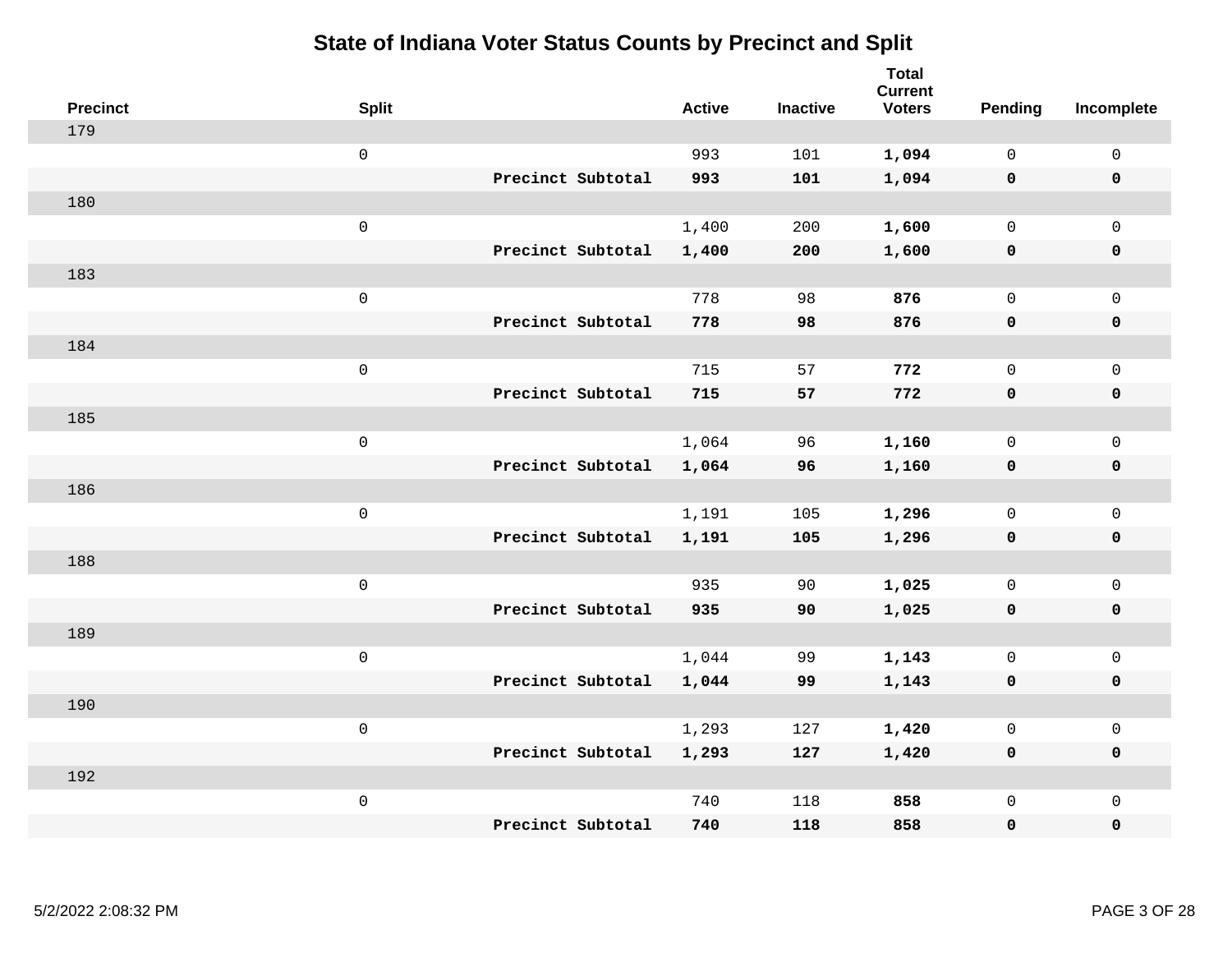| <b>Precinct</b> | <b>Split</b>        |                   | <b>Active</b> | <b>Inactive</b> | <b>Total</b><br><b>Current</b><br><b>Voters</b> | Pending      | Incomplete          |
|-----------------|---------------------|-------------------|---------------|-----------------|-------------------------------------------------|--------------|---------------------|
| 194             |                     |                   |               |                 |                                                 |              |                     |
|                 | $\mathbf 0$         |                   | 1,165         | 128             | 1,293                                           | $\mathbf 0$  | $\mathsf{O}$        |
|                 |                     | Precinct Subtotal | 1,165         | 128             | 1,293                                           | $\mathbf 0$  | $\pmb{0}$           |
| 195             |                     |                   |               |                 |                                                 |              |                     |
|                 | $\mathsf{O}$        |                   | 1,048         | 96              | 1,144                                           | $\mathsf{O}$ | $\mathsf{O}$        |
|                 |                     | Precinct Subtotal | 1,048         | 96              | 1,144                                           | 0            | 0                   |
| 196             |                     |                   |               |                 |                                                 |              |                     |
|                 | $\mathbf 0$         |                   | 8             | $\overline{0}$  | 8                                               | $\mathbf 0$  | $\mathsf{O}\xspace$ |
|                 |                     | Precinct Subtotal | 8             | $\mathbf 0$     | 8                                               | $\mathbf 0$  | 0                   |
| 197             |                     |                   |               |                 |                                                 |              |                     |
|                 | $\mathsf{O}\xspace$ |                   | 485           | 59              | 544                                             | $\mathbf 0$  | $\mathsf{O}\xspace$ |
|                 |                     | Precinct Subtotal | 485           | 59              | 544                                             | $\mathbf 0$  | 0                   |
| 200             |                     |                   |               |                 |                                                 |              |                     |
|                 | $\mathbf 0$         |                   | 492           | 119             | 611                                             | $\mathbf 0$  | $\mathsf{O}$        |
|                 |                     | Precinct Subtotal | 492           | 119             | 611                                             | 0            | 0                   |
| 203             |                     |                   |               |                 |                                                 |              |                     |
|                 | $\mathbf 0$         |                   | 885           | 157             | 1,042                                           | $\mathsf{O}$ | $\mathsf{O}$        |
|                 |                     | Precinct Subtotal | 885           | 157             | 1,042                                           | 0            | 0                   |
| 204             |                     |                   |               |                 |                                                 |              |                     |
|                 | $\mathbf 0$         |                   | 1,038         | 133             | 1,171                                           | $\mathsf{O}$ | $\mathsf{O}$        |
|                 |                     | Precinct Subtotal | 1,038         | 133             | 1,171                                           | 0            | 0                   |
| 205             |                     |                   |               |                 |                                                 |              |                     |
|                 | $\mathbf 0$         |                   | 1,250         | 185             | 1,435                                           | $\mathsf{O}$ | $\mathsf{O}\xspace$ |
|                 |                     | Precinct Subtotal | 1,250         | 185             | 1,435                                           | 0            | 0                   |
| 207             |                     |                   |               |                 |                                                 |              |                     |
|                 | $\mathbf 0$         |                   | 1,096         | 195             | 1,291                                           | $\mathbf 0$  | $\mathsf{O}\xspace$ |
|                 |                     | Precinct Subtotal | 1,096         | 195             | 1,291                                           | $\mathbf 0$  | 0                   |
| 209             |                     |                   |               |                 |                                                 |              |                     |
|                 | $\mathbf 0$         |                   | 582           | 82              | 664                                             | $\mathsf{O}$ | $\mathsf{O}$        |
|                 |                     | Precinct Subtotal | 582           | 82              | 664                                             | 0            | 0                   |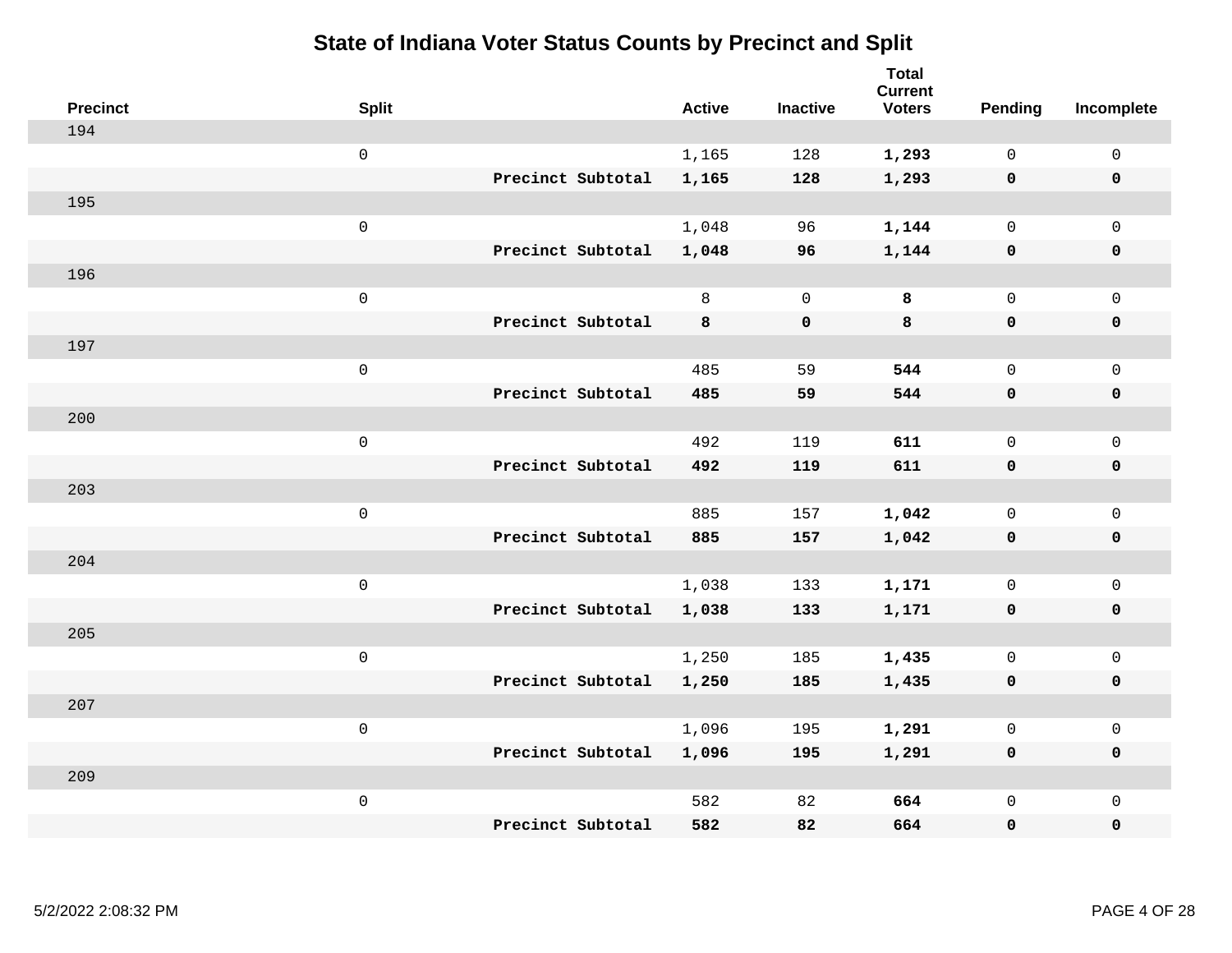| <b>Precinct</b> | <b>Split</b>        |                   | <b>Active</b> | <b>Inactive</b> | <b>Total</b><br><b>Current</b><br><b>Voters</b> | <b>Pending</b> | Incomplete          |
|-----------------|---------------------|-------------------|---------------|-----------------|-------------------------------------------------|----------------|---------------------|
| 210             |                     |                   |               |                 |                                                 |                |                     |
|                 | $\mathsf{O}\xspace$ |                   | 938           | 143             | 1,081                                           | $\mathbf 0$    | $\mathsf{O}\xspace$ |
|                 |                     | Precinct Subtotal | 938           | 143             | 1,081                                           | $\mathbf 0$    | $\mathbf 0$         |
| 211             |                     |                   |               |                 |                                                 |                |                     |
|                 | $\mathsf{O}\xspace$ |                   | 560           | 41              | 601                                             | $\mathbf 0$    | $\mathsf{O}$        |
|                 |                     | Precinct Subtotal | 560           | 41              | 601                                             | $\mathbf 0$    | 0                   |
| 212             |                     |                   |               |                 |                                                 |                |                     |
|                 | $\mathsf 0$         |                   | 505           | 99              | 604                                             | $\mathbf 0$    | $\mathsf{O}\xspace$ |
|                 |                     | Precinct Subtotal | 505           | 99              | 604                                             | $\mathbf 0$    | $\pmb{0}$           |
| 213             |                     |                   |               |                 |                                                 |                |                     |
|                 | $\mathsf{O}\xspace$ |                   | 817           | 609             | 1,426                                           | $\mathsf{O}$   | $\mathsf{O}$        |
|                 |                     | Precinct Subtotal | 817           | 609             | 1,426                                           | $\mathbf 0$    | 0                   |
| 214             |                     |                   |               |                 |                                                 |                |                     |
|                 | $\mathsf{O}\xspace$ |                   | 367           | 156             | 523                                             | $\mathbf 0$    | $\mathsf{O}\xspace$ |
|                 |                     | Precinct Subtotal | 367           | 156             | 523                                             | 0              | 0                   |
| 216             |                     |                   |               |                 |                                                 |                |                     |
|                 | $\mathsf{O}\xspace$ |                   | 263           | 201             | 464                                             | $\mathbf 0$    | $\mathsf{O}\xspace$ |
|                 |                     | Precinct Subtotal | 263           | 201             | 464                                             | 0              | 0                   |
| 217             |                     |                   |               |                 |                                                 |                |                     |
|                 | $\mathsf 0$         |                   | 730           | 72              | 802                                             | $\mathsf{O}$   | $\mathsf{O}$        |
|                 |                     | Precinct Subtotal | 730           | 72              | 802                                             | 0              | 0                   |
| 218             |                     |                   |               |                 |                                                 |                |                     |
|                 | $\mathsf{O}\xspace$ |                   | 853           | 179             | 1,032                                           | $\mathsf{O}$   | $\mathsf{O}$        |
|                 |                     | Precinct Subtotal | 853           | 179             | 1,032                                           | 0              | 0                   |
| 255             |                     |                   |               |                 |                                                 |                |                     |
|                 | $\mathsf 0$         |                   | 863           | 109             | 972                                             | $\mathbf 0$    | $\mathsf{O}$        |
|                 |                     | Precinct Subtotal | 863           | 109             | 972                                             | 0              | 0                   |
| 256             |                     |                   |               |                 |                                                 |                |                     |
|                 | $\mathsf 0$         |                   | 868           | 88              | 956                                             | $\mathsf{O}$   | $\mathsf{O}$        |
|                 |                     | Precinct Subtotal | 868           | 88              | 956                                             | 0              | 0                   |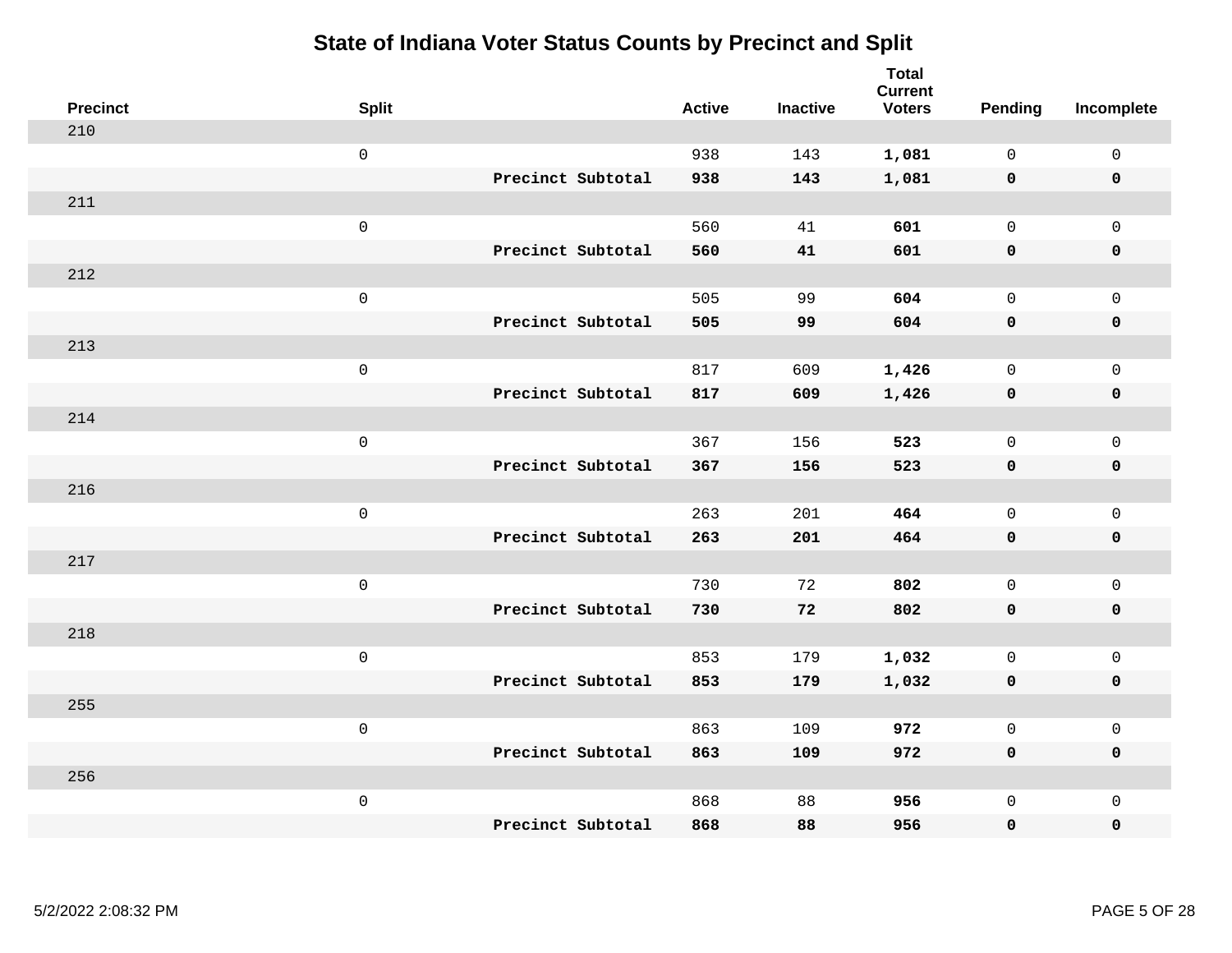| <b>Precinct</b> | <b>Split</b>        |                   | <b>Active</b> | <b>Inactive</b> | <b>Total</b><br><b>Current</b><br><b>Voters</b> | <b>Pending</b> | Incomplete          |
|-----------------|---------------------|-------------------|---------------|-----------------|-------------------------------------------------|----------------|---------------------|
| 257             |                     |                   |               |                 |                                                 |                |                     |
|                 | $\mathsf{O}\xspace$ |                   | 1,326         | 221             | 1,547                                           | 0              | $\mathsf{O}\xspace$ |
|                 |                     | Precinct Subtotal | 1,326         | 221             | 1,547                                           | $\mathbf 0$    | $\mathbf 0$         |
| 259             |                     |                   |               |                 |                                                 |                |                     |
|                 | $\mathsf{O}\xspace$ |                   | 566           | 82              | 648                                             | $\mathbf 0$    | $\mathsf{O}$        |
|                 |                     | Precinct Subtotal | 566           | 82              | 648                                             | $\mathbf 0$    | 0                   |
| 260             |                     |                   |               |                 |                                                 |                |                     |
|                 | $\mathsf 0$         |                   | 1,336         | 348             | 1,684                                           | $\mathbf 0$    | $\mathsf{O}\xspace$ |
|                 |                     | Precinct Subtotal | 1,336         | 348             | 1,684                                           | $\mathbf 0$    | $\pmb{0}$           |
| 261             |                     |                   |               |                 |                                                 |                |                     |
|                 | $\mathsf 0$         |                   | 648           | 72              | 720                                             | $\mathsf{O}$   | $\mathsf{O}$        |
|                 |                     | Precinct Subtotal | 648           | 72              | 720                                             | 0              | 0                   |
| 262             |                     |                   |               |                 |                                                 |                |                     |
|                 | $\mathsf 0$         |                   | 225           | 72              | 297                                             | $\mathbf 0$    | $\mathsf{O}\xspace$ |
|                 |                     | Precinct Subtotal | 225           | 72              | 297                                             | 0              | 0                   |
| 270             |                     |                   |               |                 |                                                 |                |                     |
|                 | $\mathsf 0$         |                   | 538           | 53              | 591                                             | $\mathbf 0$    | $\mathsf{O}\xspace$ |
|                 |                     | Precinct Subtotal | 538           | 53              | 591                                             | 0              | 0                   |
| 285             |                     |                   |               |                 |                                                 |                |                     |
|                 | $\mathsf 0$         |                   | 1,453         | 210             | 1,663                                           | 0              | $\mathsf{O}$        |
|                 |                     | Precinct Subtotal | 1,453         | 210             | 1,663                                           | 0              | 0                   |
| 287             |                     |                   |               |                 |                                                 |                |                     |
|                 | $\mathsf 0$         |                   | 918           | 122             | 1,040                                           | $\mathsf{O}$   | $\mathsf{O}$        |
|                 |                     | Precinct Subtotal | 918           | 122             | 1,040                                           | 0              | 0                   |
| 288             |                     |                   |               |                 |                                                 |                |                     |
|                 | $\mathsf 0$         |                   | 857           | 149             | 1,006                                           | 0              | $\mathsf{O}$        |
|                 |                     | Precinct Subtotal | 857           | 149             | 1,006                                           | 0              | 0                   |
| 289             |                     |                   |               |                 |                                                 |                |                     |
|                 | $\mathsf 0$         |                   | 1,195         | 139             | 1,334                                           | $\mathsf{O}$   | $\mathsf{O}$        |
|                 |                     | Precinct Subtotal | 1,195         | 139             | 1,334                                           | 0              | 0                   |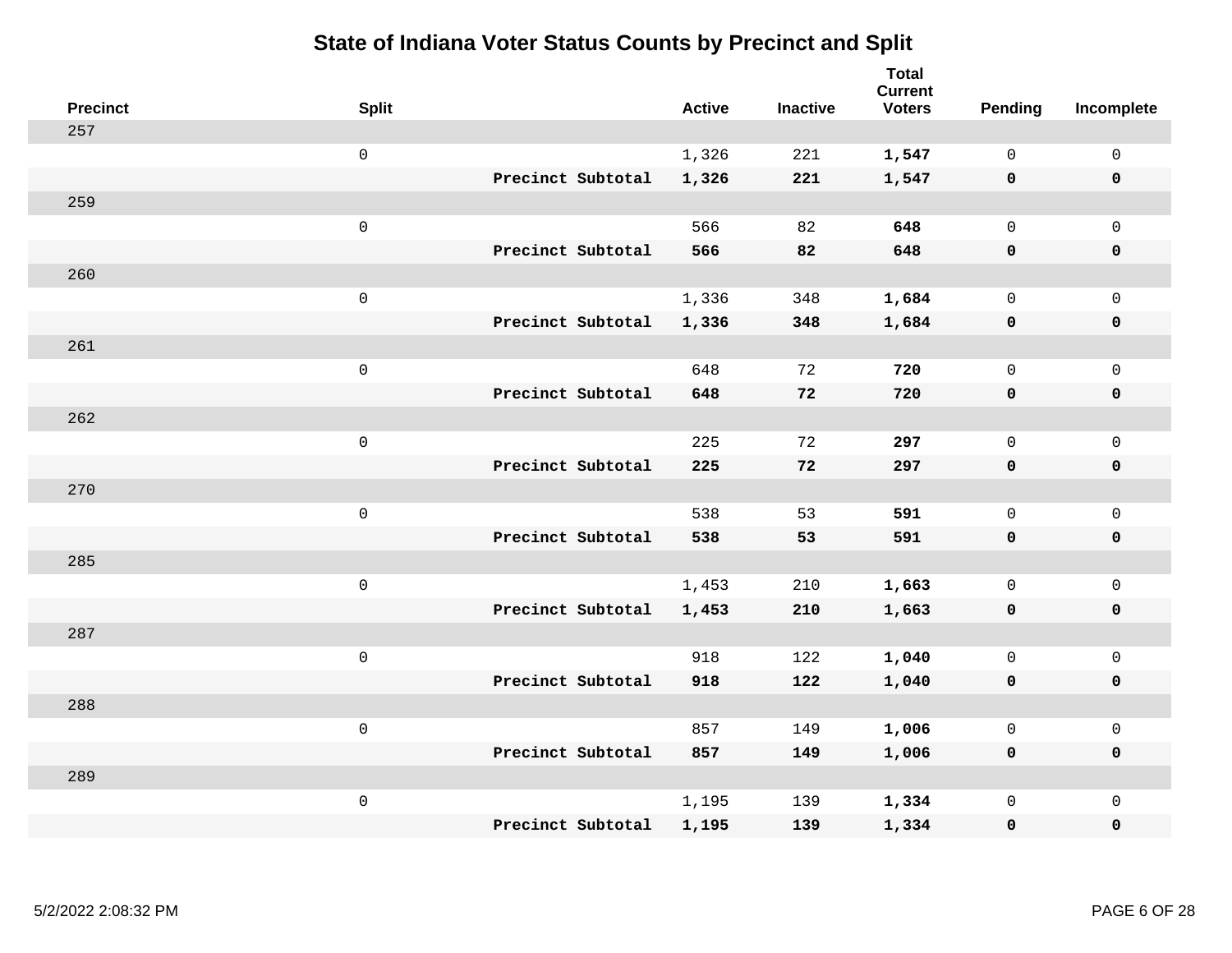| <b>Precinct</b> | <b>Split</b>        |                   | <b>Active</b> | <b>Inactive</b> | <b>Total</b><br><b>Current</b><br><b>Voters</b> | Pending      | Incomplete          |
|-----------------|---------------------|-------------------|---------------|-----------------|-------------------------------------------------|--------------|---------------------|
| 290             |                     |                   |               |                 |                                                 |              |                     |
|                 | $\mathsf{O}\xspace$ |                   | 582           | 115             | 697                                             | $\mathbf 0$  | $\mathsf{O}\xspace$ |
|                 |                     | Precinct Subtotal | 582           | 115             | 697                                             | $\mathbf 0$  | $\mathbf 0$         |
| 291             |                     |                   |               |                 |                                                 |              |                     |
|                 | $\mathsf{O}\xspace$ |                   | 545           | 69              | 614                                             | $\mathsf{O}$ | $\mathsf{O}$        |
|                 |                     | Precinct Subtotal | 545           | 69              | 614                                             | $\mathbf 0$  | 0                   |
| 292             |                     |                   |               |                 |                                                 |              |                     |
|                 | $\mathsf 0$         |                   | 462           | 204             | 666                                             | $\mathbf 0$  | $\mathsf{O}$        |
|                 |                     | Precinct Subtotal | 462           | 204             | 666                                             | $\mathbf 0$  | 0                   |
| 293             |                     |                   |               |                 |                                                 |              |                     |
|                 | $\mathsf{O}\xspace$ |                   | 972           | 117             | 1,089                                           | $\mathbf 0$  | $\mathsf{O}\xspace$ |
|                 |                     | Precinct Subtotal | 972           | 117             | 1,089                                           | $\mathbf 0$  | $\pmb{0}$           |
| 294             |                     |                   |               |                 |                                                 |              |                     |
|                 | $\mathsf 0$         |                   | 333           | 36              | 369                                             | $\mathbf{0}$ | $\mathsf 0$         |
|                 |                     | Precinct Subtotal | 333           | 36              | 369                                             | 0            | $\mathbf 0$         |
| 296             |                     |                   |               |                 |                                                 |              |                     |
|                 | $\mathsf{O}\xspace$ |                   | 607           | 198             | 805                                             | $\mathsf{O}$ | $\mathsf{O}$        |
|                 |                     | Precinct Subtotal | 607           | 198             | 805                                             | $\mathbf 0$  | 0                   |
| 297             |                     |                   |               |                 |                                                 |              |                     |
|                 | $\mathsf{O}\xspace$ |                   | 816           | 127             | 943                                             | $\mathbf 0$  | $\mathsf{O}\xspace$ |
|                 |                     | Precinct Subtotal | 816           | 127             | 943                                             | 0            | 0                   |
| 298             |                     |                   |               |                 |                                                 |              |                     |
|                 | $\mathsf 0$         |                   | 520           | 76              | 596                                             | $\mathbf 0$  | $\mathsf{O}\xspace$ |
|                 |                     | Precinct Subtotal | 520           | 76              | 596                                             | 0            | 0                   |
| 303             |                     |                   |               |                 |                                                 |              |                     |
|                 | $\mathsf 0$         |                   | 1,403         | 249             | 1,652                                           | 0            | $\mathsf 0$         |
|                 |                     | Precinct Subtotal | 1,403         | 249             | 1,652                                           | 0            | 0                   |
| 304             |                     |                   |               |                 |                                                 |              |                     |
|                 | $\mathsf 0$         |                   | 587           | 251             | 838                                             | $\mathsf{O}$ | $\mathsf{O}$        |
|                 |                     | Precinct Subtotal | 587           | 251             | 838                                             | 0            | 0                   |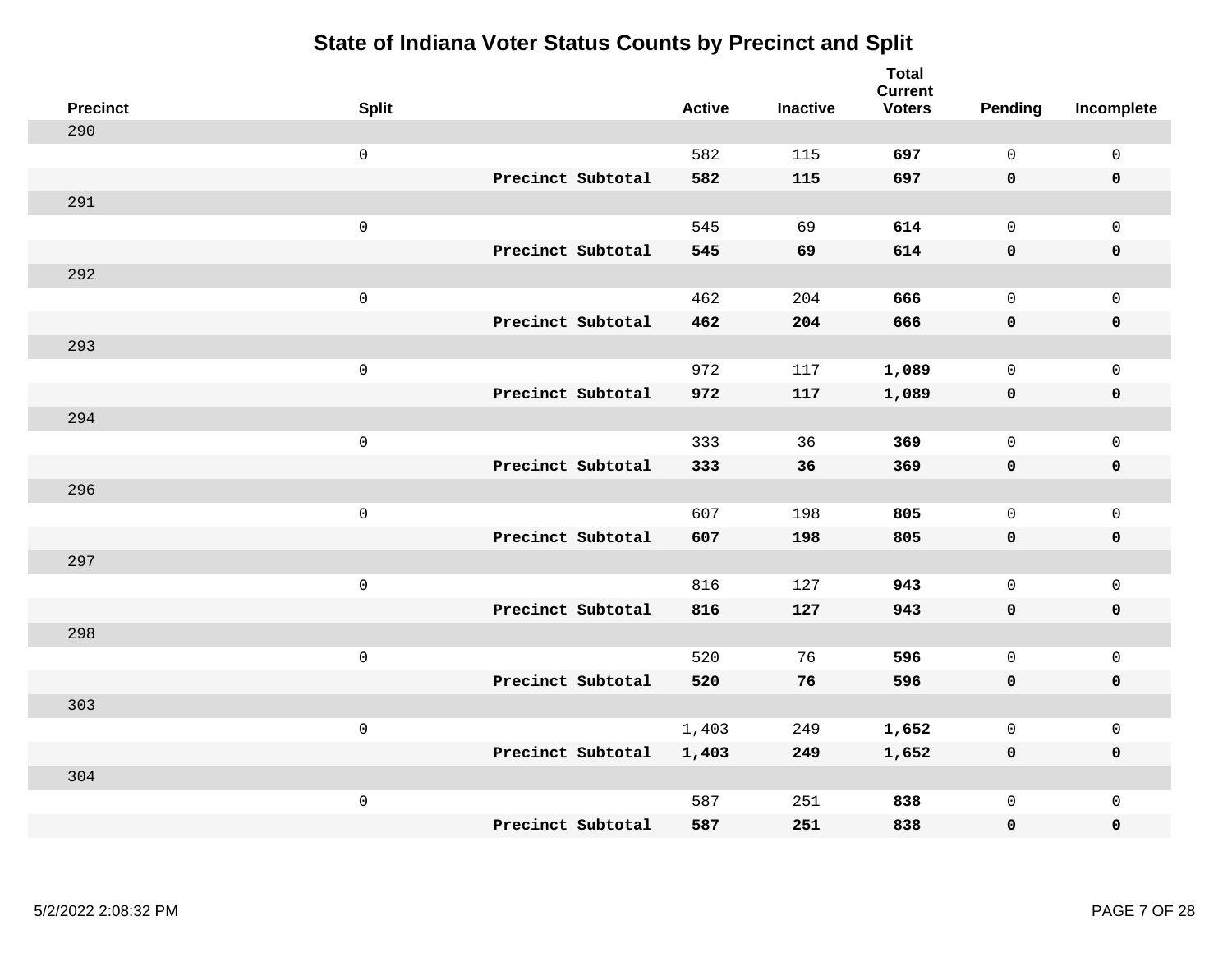| <b>Precinct</b> | <b>Split</b>        |                   | <b>Active</b> | <b>Inactive</b> | Total<br><b>Current</b><br><b>Voters</b> | Pending      | Incomplete          |
|-----------------|---------------------|-------------------|---------------|-----------------|------------------------------------------|--------------|---------------------|
| 306             |                     |                   |               |                 |                                          |              |                     |
|                 | $\mathsf{O}$        |                   | 1,321         | 231             | 1,552                                    | $\mathbf 0$  | $\mathsf{O}\xspace$ |
|                 |                     | Precinct Subtotal | 1,321         | 231             | 1,552                                    | $\mathbf 0$  | 0                   |
| 307             |                     |                   |               |                 |                                          |              |                     |
|                 | $\mathsf{O}\xspace$ |                   | 721           | 155             | 876                                      | $\mathbf 0$  | $\mathsf{O}$        |
|                 |                     | Precinct Subtotal | 721           | 155             | 876                                      | $\mathbf 0$  | 0                   |
| 309             |                     |                   |               |                 |                                          |              |                     |
|                 | $\mathbf 0$         |                   | 1,068         | 232             | 1,300                                    | $\mathbf 0$  | $\mathsf{O}\xspace$ |
|                 |                     | Precinct Subtotal | 1,068         | 232             | 1,300                                    | 0            | 0                   |
| 310             |                     |                   |               |                 |                                          |              |                     |
|                 | $\mathsf{O}\xspace$ |                   | 1,163         | 273             | 1,436                                    | $\mathbf 0$  | $\mathbf{0}$        |
|                 |                     | Precinct Subtotal | 1,163         | 273             | 1,436                                    | $\mathbf 0$  | 0                   |
| 311             |                     |                   |               |                 |                                          |              |                     |
|                 | $\mathbf 0$         |                   | 912           | 151             | 1,063                                    | $\mathbf 0$  | $\mathbf 0$         |
|                 |                     | Precinct Subtotal | 912           | 151             | 1,063                                    | $\mathbf 0$  | 0                   |
| 312             |                     |                   |               |                 |                                          |              |                     |
|                 | $\mathsf{O}\xspace$ |                   | 912           | 138             | 1,050                                    | $\mathsf{O}$ | $\mathsf{O}$        |
|                 |                     | Precinct Subtotal | 912           | 138             | 1,050                                    | $\mathbf 0$  | 0                   |
| 313             |                     |                   |               |                 |                                          |              |                     |
|                 | $\mathbf 0$         |                   | 593           | 136             | 729                                      | $\mathsf{O}$ | $\mathsf{O}$        |
|                 |                     | Precinct Subtotal | 593           | 136             | 729                                      | 0            | 0                   |
| 314             |                     |                   |               |                 |                                          |              |                     |
|                 | $\mathbf 0$         |                   | 1,001         | 201             | 1,202                                    | $\mathsf{O}$ | $\mathsf{O}$        |
|                 |                     | Precinct Subtotal | 1,001         | 201             | 1,202                                    | 0            | 0                   |
| 315             |                     |                   |               |                 |                                          |              |                     |
|                 | $\mathbf 0$         |                   | 757           | 126             | 883                                      | $\mathsf{O}$ | $\mathsf{O}$        |
|                 |                     | Precinct Subtotal | 757           | 126             | 883                                      | 0            | 0                   |
| 316             |                     |                   |               |                 |                                          |              |                     |
|                 | $\mathbf 0$         |                   | 930           | 61              | 991                                      | $\mathsf{O}$ | $\mathsf{O}$        |
|                 |                     | Precinct Subtotal | 930           | 61              | 991                                      | 0            | 0                   |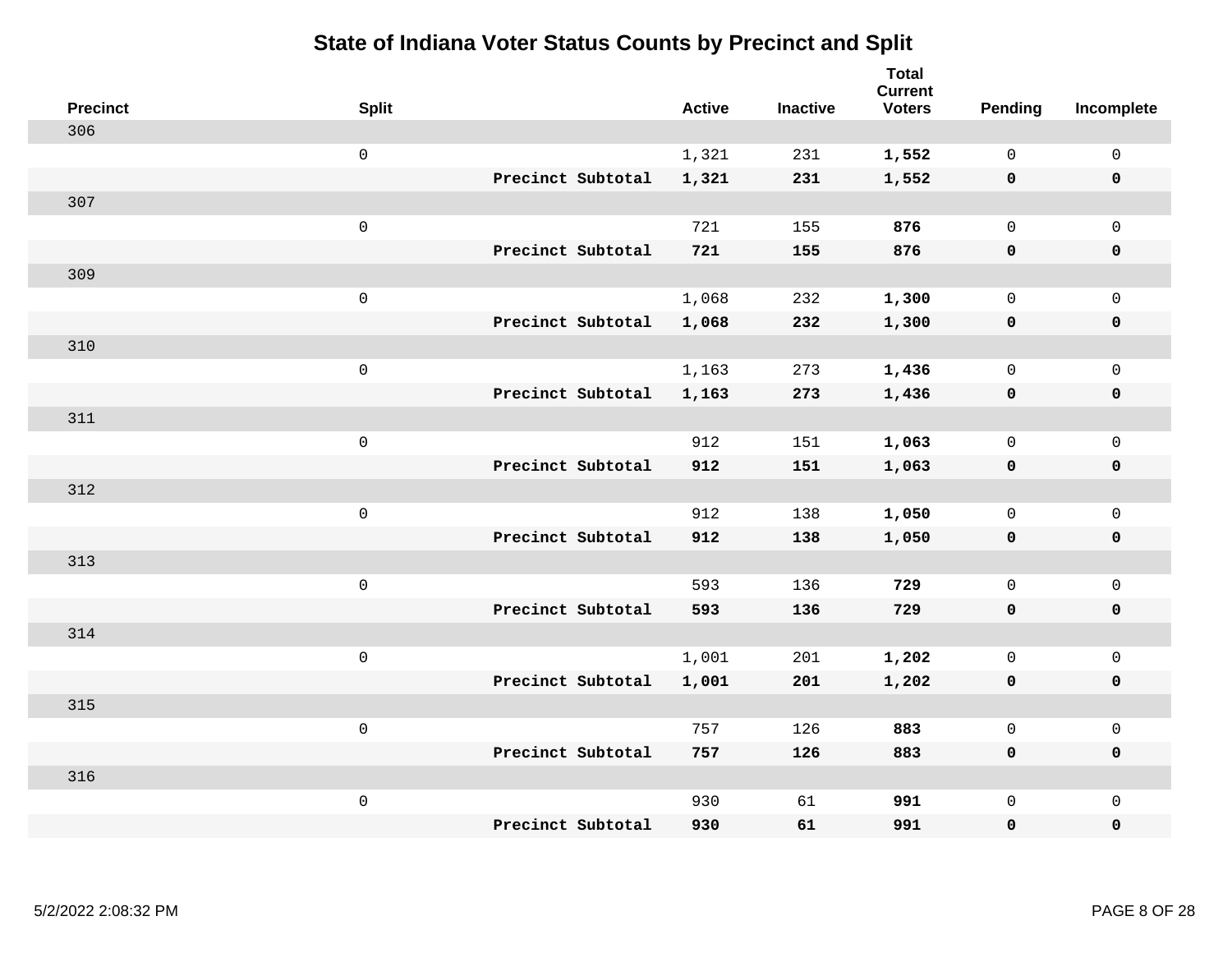| <b>Precinct</b> | <b>Split</b>        |                   | <b>Active</b> | <b>Inactive</b> | <b>Total</b><br><b>Current</b><br><b>Voters</b> | Pending      | Incomplete          |
|-----------------|---------------------|-------------------|---------------|-----------------|-------------------------------------------------|--------------|---------------------|
| 318             |                     |                   |               |                 |                                                 |              |                     |
|                 | $\mathsf 0$         |                   | 975           | 113             | 1,088                                           | $\mathbf 0$  | $\mathsf{O}\xspace$ |
|                 |                     | Precinct Subtotal | 975           | 113             | 1,088                                           | $\mathbf 0$  | $\mathbf 0$         |
| 319             |                     |                   |               |                 |                                                 |              |                     |
|                 | $\mathsf 0$         |                   | 955           | 124             | 1,079                                           | $\mathbf 0$  | $\mathsf{O}$        |
|                 |                     | Precinct Subtotal | 955           | 124             | 1,079                                           | 0            | 0                   |
| 320             |                     |                   |               |                 |                                                 |              |                     |
|                 | $\mathsf 0$         |                   | 896           | 111             | 1,007                                           | $\mathbf 0$  | $\mathsf{O}$        |
|                 |                     | Precinct Subtotal | 896           | 111             | 1,007                                           | $\mathbf 0$  | 0                   |
| 321             |                     |                   |               |                 |                                                 |              |                     |
|                 | $\mathsf 0$         |                   | 755           | 95              | 850                                             | $\mathbf 0$  | $\mathsf{O}\xspace$ |
|                 |                     | Precinct Subtotal | 755           | 95              | 850                                             | $\mathbf 0$  | $\pmb{0}$           |
| 322             |                     |                   |               |                 |                                                 |              |                     |
|                 | $\mathsf 0$         |                   | 1,532         | 250             | 1,782                                           | $\mathbf 0$  | $\mathsf{O}\xspace$ |
|                 |                     | Precinct Subtotal | 1,532         | 250             | 1,782                                           | 0            | $\pmb{0}$           |
| 323             |                     |                   |               |                 |                                                 |              |                     |
|                 | $\mathbf 0$         |                   | 887           | 316             | 1,203                                           | $\mathsf{O}$ | $\mathsf{O}$        |
|                 |                     | Precinct Subtotal | 887           | 316             | 1,203                                           | $\mathbf 0$  | 0                   |
| 327             |                     |                   |               |                 |                                                 |              |                     |
|                 | $\mathbf 0$         |                   | 617           | 160             | 777                                             | $\mathbf 0$  | $\mathsf{O}\xspace$ |
|                 |                     | Precinct Subtotal | 617           | 160             | 777                                             | 0            | 0                   |
| 360             |                     |                   |               |                 |                                                 |              |                     |
|                 | $\mathsf{O}\xspace$ |                   | 968           | 108             | 1,076                                           | $\mathbf 0$  | $\mathsf{O}\xspace$ |
|                 |                     | Precinct Subtotal | 968           | 108             | 1,076                                           | $\mathbf 0$  | 0                   |
| 364             |                     |                   |               |                 |                                                 |              |                     |
|                 | $\mathsf 0$         |                   | 592           | 81              | 673                                             | $\mathbf 0$  | $\mathsf{O}\xspace$ |
|                 |                     | Precinct Subtotal | 592           | 81              | 673                                             | 0            | 0                   |
| 366             |                     |                   |               |                 |                                                 |              |                     |
|                 | $\mathbf 0$         |                   | 822           | 121             | 943                                             | $\mathsf{O}$ | $\mathsf{O}$        |
|                 |                     | Precinct Subtotal | 822           | 121             | 943                                             | 0            | 0                   |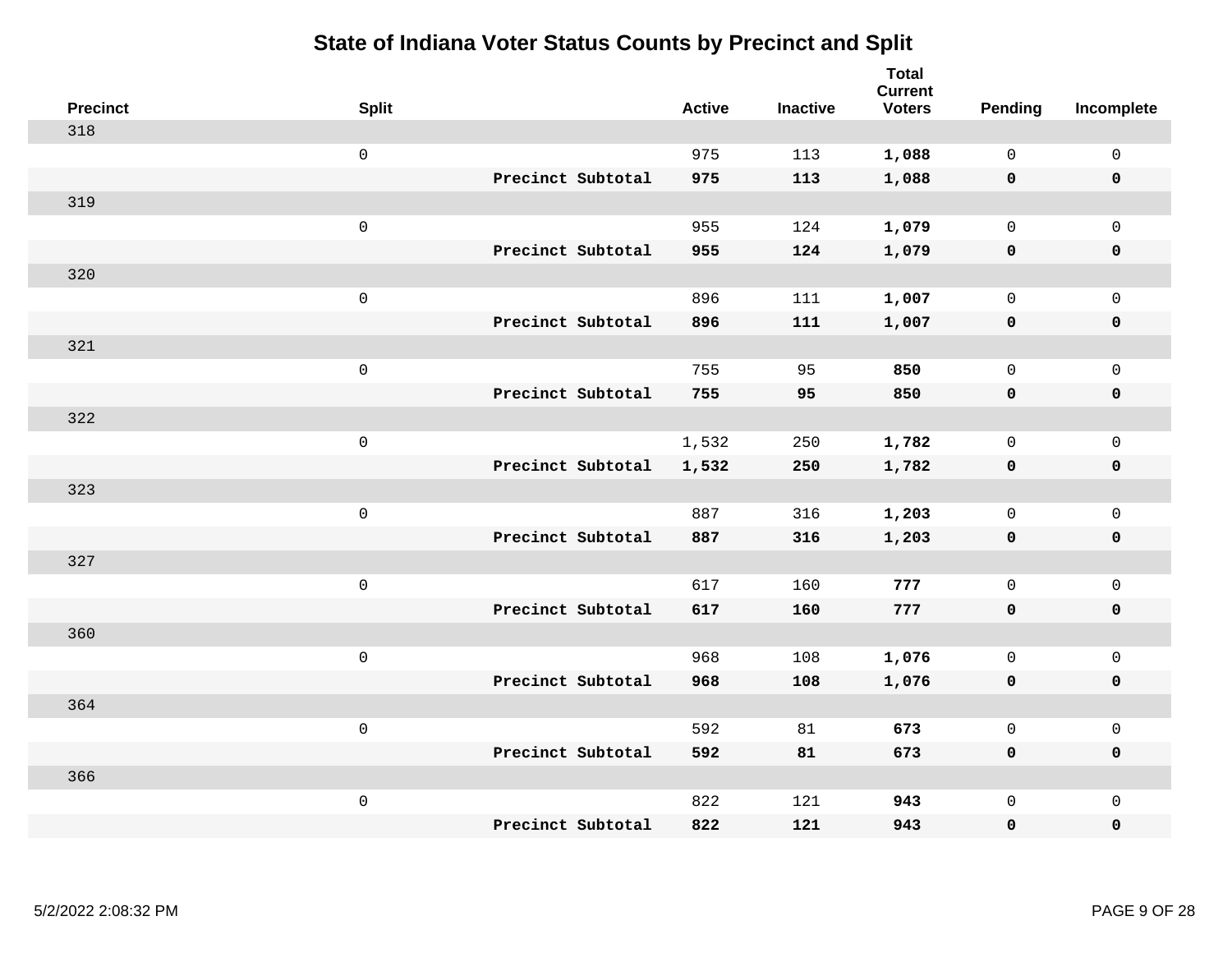| <b>Precinct</b> | <b>Split</b>        |                   | <b>Active</b> | <b>Inactive</b> | <b>Total</b><br><b>Current</b><br><b>Voters</b> | Pending      | Incomplete  |
|-----------------|---------------------|-------------------|---------------|-----------------|-------------------------------------------------|--------------|-------------|
| 367             |                     |                   |               |                 |                                                 |              |             |
|                 | $\mathsf{O}\xspace$ |                   | 727           | 76              | 803                                             | $\mathsf{O}$ | $\mathsf 0$ |
|                 |                     | Precinct Subtotal | 727           | 76              | 803                                             | $\mathbf 0$  | $\mathbf 0$ |
| 368             |                     |                   |               |                 |                                                 |              |             |
|                 | $\mathbf 0$         |                   | 996           | 214             | 1,210                                           | $\mathbf 0$  | $\mathbf 0$ |
|                 |                     | Precinct Subtotal | 996           | 214             | 1,210                                           | $\mathbf 0$  | $\mathbf 0$ |
| 370             |                     |                   |               |                 |                                                 |              |             |
|                 | $\mathsf 0$         |                   | 1,550         | 189             | 1,739                                           | $\mathbf 0$  | $\mathsf 0$ |
|                 |                     | Precinct Subtotal | 1,550         | 189             | 1,739                                           | $\mathbf 0$  | $\mathbf 0$ |
| 371             |                     |                   |               |                 |                                                 |              |             |
|                 | $\mathbf 0$         |                   | 1,161         | 120             | 1,281                                           | $\mathsf{O}$ | $\mathbf 0$ |
|                 |                     | Precinct Subtotal | 1,161         | 120             | 1,281                                           | $\mathbf 0$  | $\mathbf 0$ |
| 373             |                     |                   |               |                 |                                                 |              |             |
|                 | $\mathbf 0$         |                   | 37            | 5               | 42                                              | $\mathbf 0$  | $\mathsf 0$ |
|                 |                     | Precinct Subtotal | 37            | 5               | 42                                              | $\mathbf 0$  | $\mathbf 0$ |
| 399             |                     |                   |               |                 |                                                 |              |             |
|                 | $\mathbf 0$         |                   | 892           | 99              | 991                                             | $\mathbf 0$  | $\mathsf 0$ |
|                 |                     | Precinct Subtotal | 892           | 99              | 991                                             | $\mathbf 0$  | $\mathbf 0$ |
| 410             |                     |                   |               |                 |                                                 |              |             |
|                 | $\mathbf 0$         |                   | 939           | 204             | 1,143                                           | $\mathsf{O}$ | $\mathbf 0$ |
|                 |                     | Precinct Subtotal | 939           | 204             | 1,143                                           | 0            | 0           |
| 411             |                     |                   |               |                 |                                                 |              |             |
|                 | $\mathbf 0$         |                   | 704           | 194             | 898                                             | $\mathbf 0$  | $\mathbf 0$ |
|                 |                     | Precinct Subtotal | 704           | 194             | 898                                             | $\mathbf 0$  | $\pmb{0}$   |
| 415             |                     |                   |               |                 |                                                 |              |             |
|                 | $\mathbf 0$         |                   | 774           | 270             | 1,044                                           | $\mathbf 0$  | $\mathbf 0$ |
|                 |                     | Precinct Subtotal | 774           | 270             | 1,044                                           | 0            | $\mathbf 0$ |
| 418             |                     |                   |               |                 |                                                 |              |             |
|                 | $\mathbf 0$         |                   | 626           | 75              | 701                                             | $\mathsf{O}$ | $\mathbf 0$ |
|                 |                     | Precinct Subtotal | 626           | 75              | 701                                             | 0            | $\pmb{0}$   |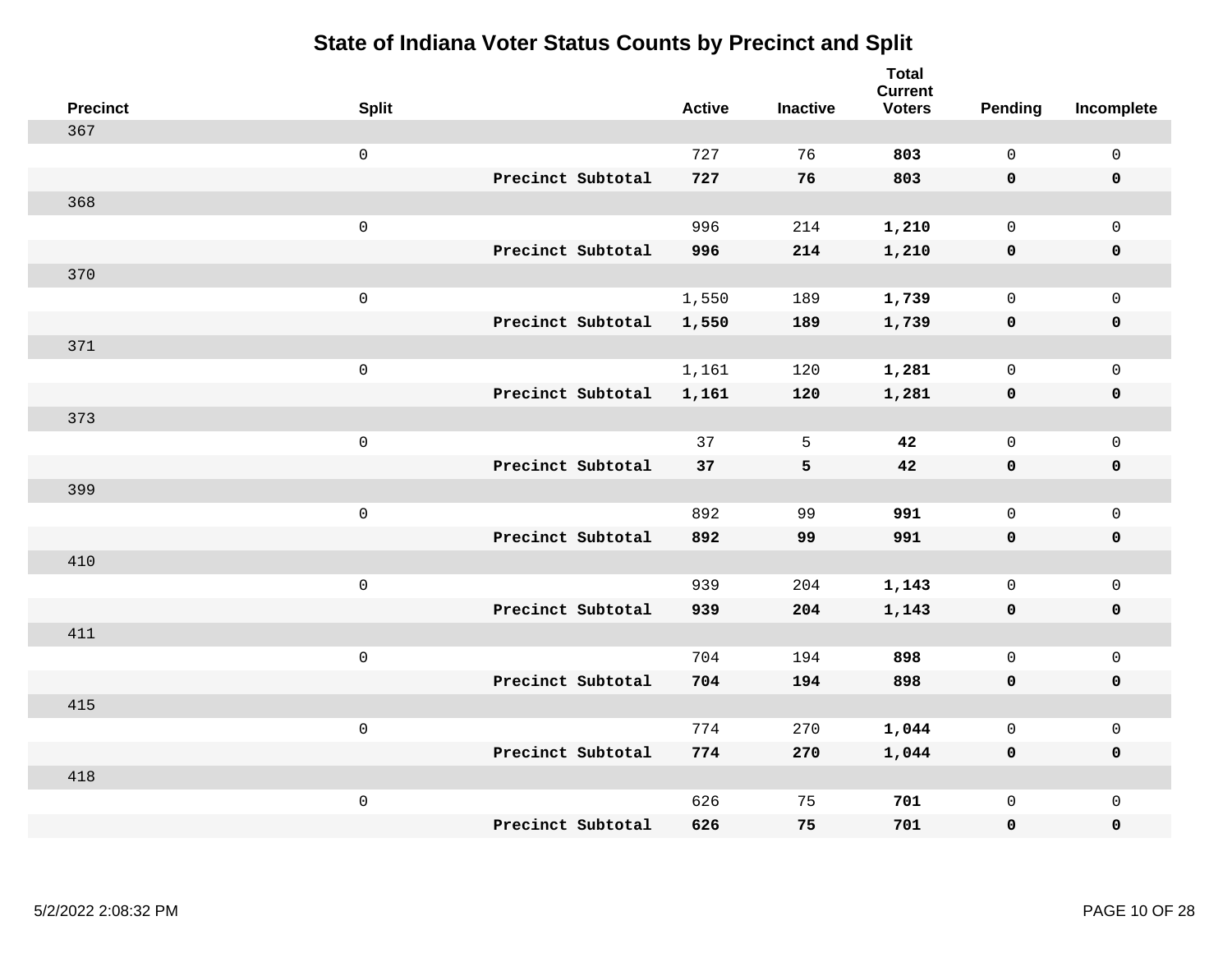| <b>Precinct</b> | <b>Split</b>      | <b>Active</b> | <b>Inactive</b> | <b>Total</b><br><b>Current</b><br><b>Voters</b> | <b>Pending</b> | Incomplete          |
|-----------------|-------------------|---------------|-----------------|-------------------------------------------------|----------------|---------------------|
| 452             |                   |               |                 |                                                 |                |                     |
|                 | $\mathsf 0$       | 1,668         | 233             | 1,901                                           | $\mathbf 0$    | $\mathsf 0$         |
|                 | Precinct Subtotal | 1,668         | 233             | 1,901                                           | $\mathbf 0$    | $\mathbf 0$         |
| 454             |                   |               |                 |                                                 |                |                     |
|                 | $\mathsf{O}$      | 1,386         | 237             | 1,623                                           | $\mathbf 0$    | $\mathsf{O}$        |
|                 | Precinct Subtotal | 1,386         | 237             | 1,623                                           | $\mathbf 0$    | 0                   |
| 456             |                   |               |                 |                                                 |                |                     |
|                 | $\mathsf 0$       | 772           | 229             | 1,001                                           | $\mathbf 0$    | $\mathsf{O}\xspace$ |
|                 | Precinct Subtotal | 772           | 229             | 1,001                                           | $\mathbf 0$    | $\pmb{0}$           |
| 457             |                   |               |                 |                                                 |                |                     |
|                 | $\mathbf 0$       | 1,346         | 227             | 1,573                                           | $\mathsf{O}$   | $\mathsf{O}$        |
|                 | Precinct Subtotal | 1,346         | 227             | 1,573                                           | $\mathbf 0$    | 0                   |
| 459             |                   |               |                 |                                                 |                |                     |
|                 | $\mathbf 0$       | 769           | 50              | 819                                             | $\mathbf 0$    | $\mathsf{O}\xspace$ |
|                 | Precinct Subtotal | 769           | 50              | 819                                             | 0              | 0                   |
| 460             |                   |               |                 |                                                 |                |                     |
|                 | $\mathbf 0$       | 766           | 132             | 898                                             | $\mathbf 0$    | $\mathsf{O}\xspace$ |
|                 | Precinct Subtotal | 766           | 132             | 898                                             | 0              | 0                   |
| 461             |                   |               |                 |                                                 |                |                     |
|                 | $\mathbf 0$       | 20            | 13              | 33                                              | $\mathbf 0$    | $\mathsf{O}$        |
|                 | Precinct Subtotal | 20            | 13              | 33                                              | $\mathbf 0$    | 0                   |
| 468             |                   |               |                 |                                                 |                |                     |
|                 | $\mathbf 0$       | 809           | 107             | 916                                             | $\mathsf{O}$   | $\mathsf{O}$        |
|                 | Precinct Subtotal | 809           | 107             | 916                                             | 0              | 0                   |
| 469             |                   |               |                 |                                                 |                |                     |
|                 | $\mathbf 0$       | 568           | 76              | 644                                             | $\mathbf{0}$   | $\mathsf{O}$        |
|                 | Precinct Subtotal | 568           | 76              | 644                                             | 0              | 0                   |
| 470             |                   |               |                 |                                                 |                |                     |
|                 | $\mathbf 0$       | 889           | 131             | 1,020                                           | $\mathsf{O}$   | $\mathsf{O}$        |
|                 | Precinct Subtotal | 889           | 131             | 1,020                                           | 0              | 0                   |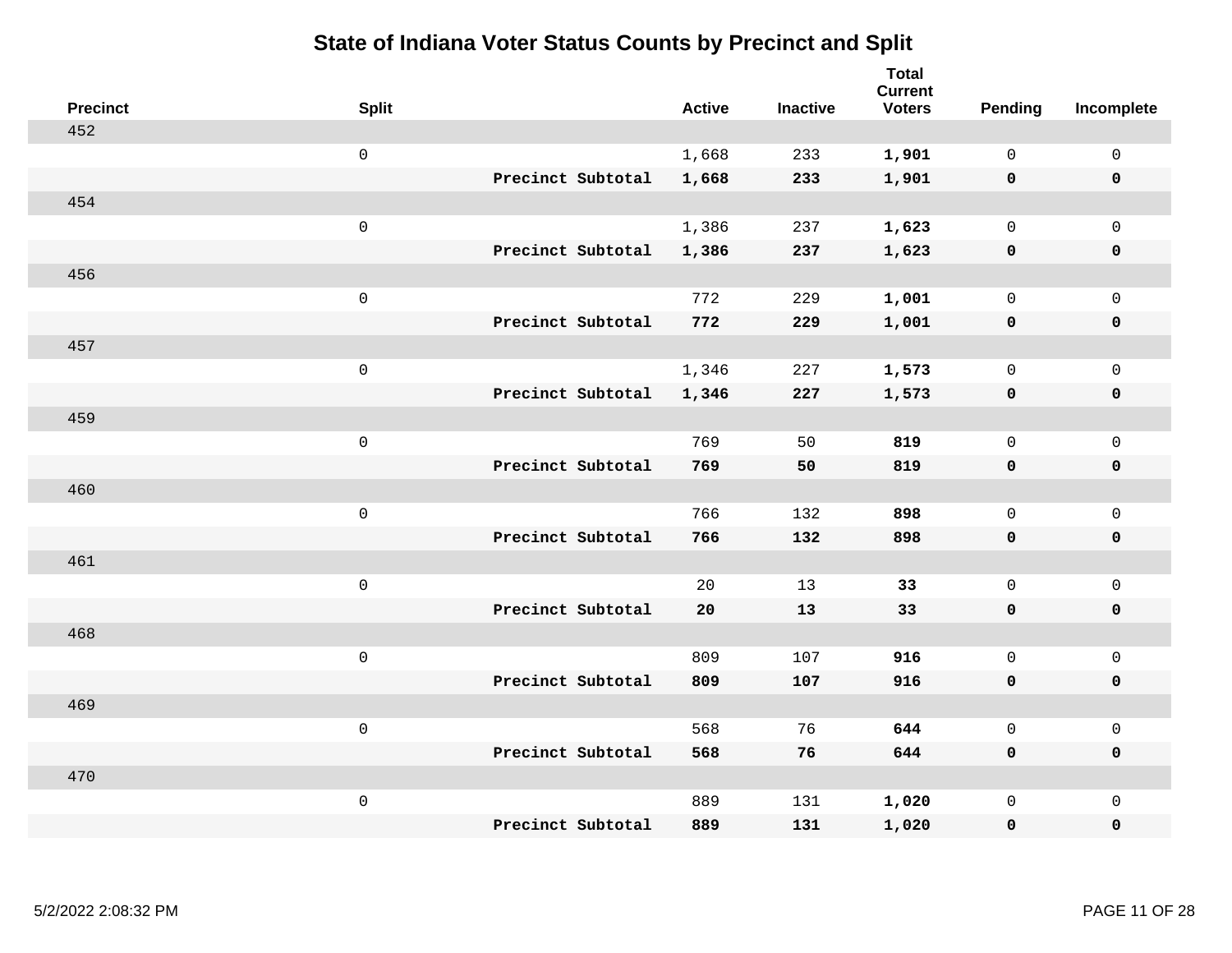| <b>Precinct</b> | <b>Split</b>        |                   | <b>Active</b> | <b>Inactive</b> | <b>Total</b><br><b>Current</b><br><b>Voters</b> | <b>Pending</b> | Incomplete  |
|-----------------|---------------------|-------------------|---------------|-----------------|-------------------------------------------------|----------------|-------------|
| 471             |                     |                   |               |                 |                                                 |                |             |
|                 | $\mathsf{O}\xspace$ |                   | 671           | 171             | 842                                             | $\mathbf 0$    | $\mathsf 0$ |
|                 |                     | Precinct Subtotal | 671           | 171             | 842                                             | $\mathbf 0$    | $\mathbf 0$ |
| 472             |                     |                   |               |                 |                                                 |                |             |
|                 | $\mathsf 0$         |                   | 842           | 146             | 988                                             | $\mathbf 0$    | $\mathbf 0$ |
|                 |                     | Precinct Subtotal | 842           | 146             | 988                                             | $\mathbf 0$    | $\mathbf 0$ |
| 473             |                     |                   |               |                 |                                                 |                |             |
|                 | $\mathsf 0$         |                   | 992           | 116             | 1,108                                           | $\mathbf 0$    | $\mathsf 0$ |
|                 |                     | Precinct Subtotal | 992           | 116             | 1,108                                           | $\mathbf 0$    | $\mathbf 0$ |
| 474             |                     |                   |               |                 |                                                 |                |             |
|                 | $\mathbf 0$         |                   | 1,376         | 195             | 1,571                                           | $\mathbf 0$    | $\mathbf 0$ |
|                 |                     | Precinct Subtotal | 1,376         | 195             | 1,571                                           | $\mathbf 0$    | $\mathbf 0$ |
| 475             |                     |                   |               |                 |                                                 |                |             |
|                 | $\mathsf 0$         |                   | 663           | 146             | 809                                             | $\Omega$       | $\mathbf 0$ |
|                 |                     | Precinct Subtotal | 663           | 146             | 809                                             | $\mathbf 0$    | $\mathbf 0$ |
| 476             |                     |                   |               |                 |                                                 |                |             |
|                 | $\mathbf 0$         |                   | 591           | 79              | 670                                             | $\mathbf 0$    | $\mathsf 0$ |
|                 |                     | Precinct Subtotal | 591           | 79              | 670                                             | $\mathbf 0$    | $\mathbf 0$ |
| 477             |                     |                   |               |                 |                                                 |                |             |
|                 | $\mathbf 0$         |                   | 916           | 109             | 1,025                                           | $\mathbf 0$    | $\mathsf 0$ |
|                 |                     | Precinct Subtotal | 916           | 109             | 1,025                                           | 0              | $\mathbf 0$ |
| 478             |                     |                   |               |                 |                                                 |                |             |
|                 | $\mathbf 0$         |                   | 619           | 86              | 705                                             | $\mathbf 0$    | $\mathsf 0$ |
|                 |                     | Precinct Subtotal | 619           | 86              | 705                                             | $\mathbf 0$    | $\mathbf 0$ |
| 479             |                     |                   |               |                 |                                                 |                |             |
|                 | $\mathsf 0$         |                   | 750           | 131             | 881                                             | $\mathsf{O}$   | $\mathsf 0$ |
|                 |                     | Precinct Subtotal | 750           | 131             | 881                                             | $\mathbf 0$    | $\mathbf 0$ |
| 480             |                     |                   |               |                 |                                                 |                |             |
|                 | $\mathbf 0$         |                   | 860           | 124             | 984                                             | $\mathsf{O}$   | $\mathbf 0$ |
|                 |                     | Precinct Subtotal | 860           | 124             | 984                                             | 0              | $\pmb{0}$   |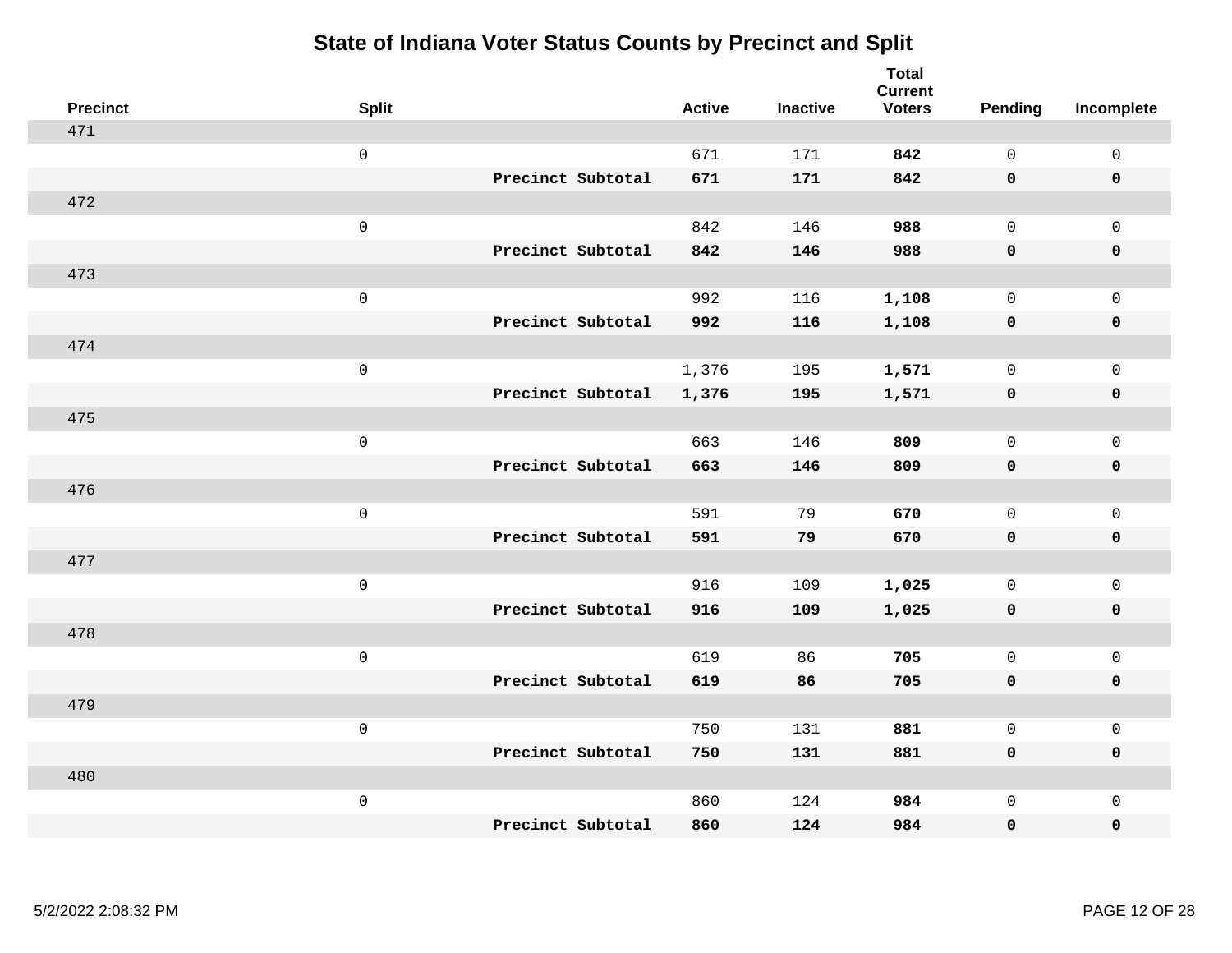| <b>Precinct</b> | <b>Split</b>        |                   | <b>Active</b> | <b>Inactive</b> | <b>Total</b><br><b>Current</b><br><b>Voters</b> | <b>Pending</b> | Incomplete          |
|-----------------|---------------------|-------------------|---------------|-----------------|-------------------------------------------------|----------------|---------------------|
| 481             |                     |                   |               |                 |                                                 |                |                     |
|                 | $\mathsf 0$         |                   | 786           | 108             | 894                                             | $\mathsf{O}$   | $\mathsf{O}\xspace$ |
|                 |                     | Precinct Subtotal | 786           | 108             | 894                                             | $\mathbf 0$    | $\mathbf 0$         |
| 482             |                     |                   |               |                 |                                                 |                |                     |
|                 | $\mathsf{O}\xspace$ |                   | 932           | 124             | 1,056                                           | $\mathbf 0$    | $\mathsf{O}$        |
|                 |                     | Precinct Subtotal | 932           | 124             | 1,056                                           | $\mathbf 0$    | 0                   |
| 483             |                     |                   |               |                 |                                                 |                |                     |
|                 | $\mathsf 0$         |                   | 731           | 117             | 848                                             | $\mathbf 0$    | $\mathsf{O}\xspace$ |
|                 |                     | Precinct Subtotal | 731           | 117             | 848                                             | 0              | $\pmb{0}$           |
| 484             |                     |                   |               |                 |                                                 |                |                     |
|                 | $\mathsf 0$         |                   | 701           | 97              | 798                                             | $\mathbf 0$    | $\mathsf{O}$        |
|                 |                     | Precinct Subtotal | 701           | 97              | 798                                             | 0              | 0                   |
| 485             |                     |                   |               |                 |                                                 |                |                     |
|                 | $\mathsf{O}\xspace$ |                   | 925           | 120             | 1,045                                           | $\mathbf 0$    | $\mathsf{O}\xspace$ |
|                 |                     | Precinct Subtotal | 925           | 120             | 1,045                                           | 0              | 0                   |
| 486             |                     |                   |               |                 |                                                 |                |                     |
|                 | $\mathsf 0$         |                   | 1,168         | 118             | 1,286                                           | $\mathbf 0$    | $\mathsf{O}$        |
|                 |                     | Precinct Subtotal | 1,168         | 118             | 1,286                                           | $\mathbf 0$    | 0                   |
| 487             |                     |                   |               |                 |                                                 |                |                     |
|                 | $\mathsf 0$         |                   | 1,354         | 182             | 1,536                                           | $\mathsf{O}$   | $\mathsf{O}$        |
|                 |                     | Precinct Subtotal | 1,354         | 182             | 1,536                                           | 0              | 0                   |
| 488             |                     |                   |               |                 |                                                 |                |                     |
|                 | $\mathsf 0$         |                   | 770           | 207             | 977                                             | $\mathbf 0$    | $\mathsf{O}$        |
|                 |                     | Precinct Subtotal | 770           | 207             | 977                                             | 0              | 0                   |
| 490             |                     |                   |               |                 |                                                 |                |                     |
|                 | $\mathsf 0$         |                   | 803           | 103             | 906                                             | $\mathbf 0$    | $\mathsf{O}$        |
|                 |                     | Precinct Subtotal | 803           | 103             | 906                                             | 0              | 0                   |
| 502             |                     |                   |               |                 |                                                 |                |                     |
|                 | $\mathsf 0$         |                   | 615           | 88              | 703                                             | $\mathsf{O}$   | $\mathsf{O}$        |
|                 |                     | Precinct Subtotal | 615           | 88              | 703                                             | 0              | 0                   |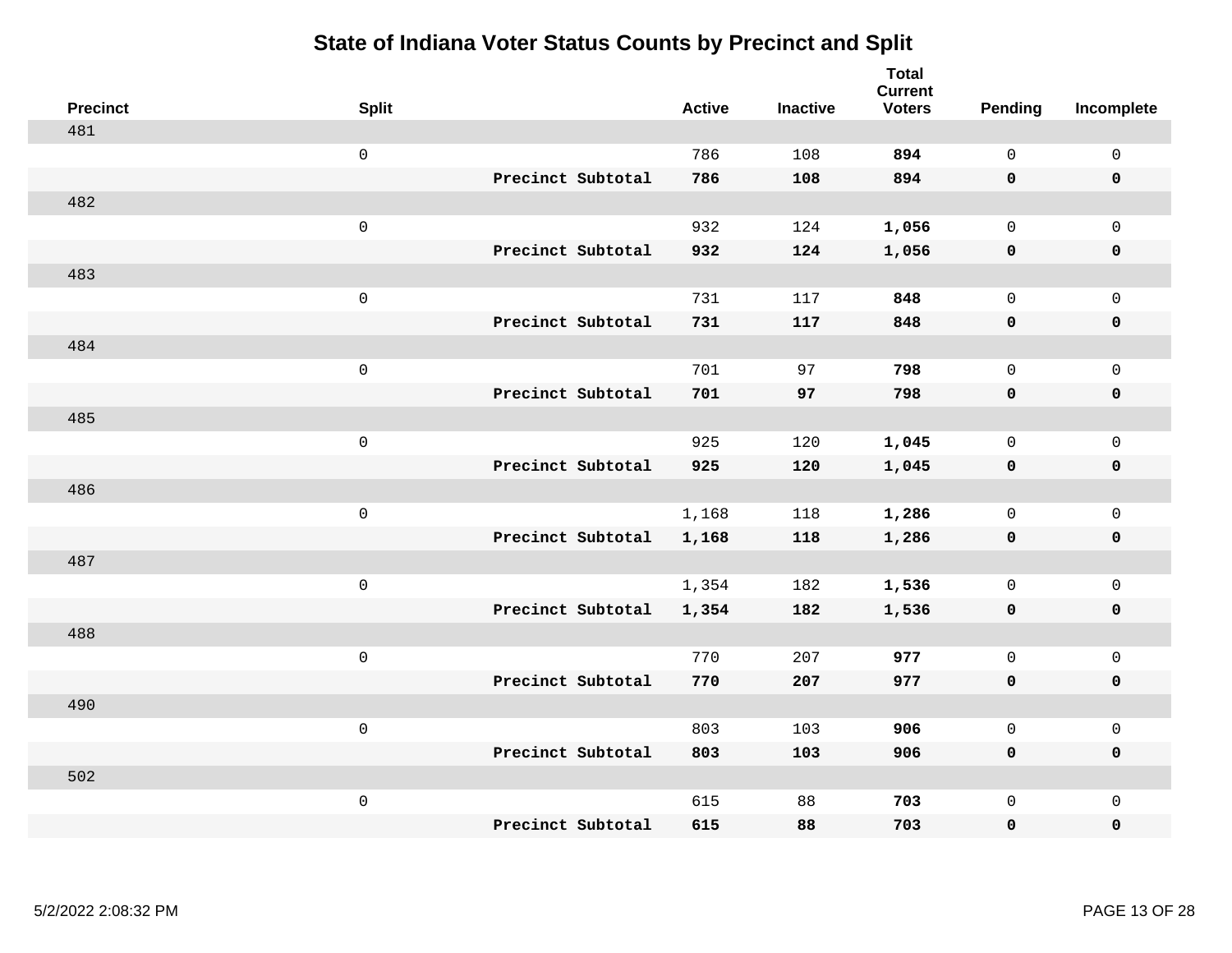| <b>Precinct</b> | <b>Split</b>        |                   | <b>Active</b> | <b>Inactive</b> | <b>Total</b><br><b>Current</b><br><b>Voters</b> | Pending      | Incomplete          |
|-----------------|---------------------|-------------------|---------------|-----------------|-------------------------------------------------|--------------|---------------------|
| 503             |                     |                   |               |                 |                                                 |              |                     |
|                 | $\mathsf{O}\xspace$ |                   | 791           | 254             | 1,045                                           | $\mathbf 0$  | $\mathsf{O}\xspace$ |
|                 |                     | Precinct Subtotal | 791           | 254             | 1,045                                           | $\mathbf 0$  | $\pmb{0}$           |
| 504             |                     |                   |               |                 |                                                 |              |                     |
|                 | $\mathsf 0$         |                   | 714           | 133             | 847                                             | $\mathbf{0}$ | $\mathbf{0}$        |
|                 |                     | Precinct Subtotal | 714           | 133             | 847                                             | $\mathbf 0$  | $\pmb{0}$           |
| 505             |                     |                   |               |                 |                                                 |              |                     |
|                 | $\mathsf 0$         |                   | 547           | 109             | 656                                             | $\mathbf 0$  | $\mathsf{O}$        |
|                 |                     | Precinct Subtotal | 547           | 109             | 656                                             | 0            | 0                   |
| 509             |                     |                   |               |                 |                                                 |              |                     |
|                 | $\mathsf{O}\xspace$ |                   | 821           | 119             | 940                                             | $\mathbf 0$  | $\mathsf{O}$        |
|                 |                     | Precinct Subtotal | 821           | 119             | 940                                             | 0            | 0                   |
| 512             |                     |                   |               |                 |                                                 |              |                     |
|                 | $\mathsf{O}\xspace$ |                   | 484           | 76              | 560                                             | $\mathbf 0$  | $\mathsf{O}\xspace$ |
|                 |                     | Precinct Subtotal | 484           | 76              | 560                                             | 0            | 0                   |
| 516             |                     |                   |               |                 |                                                 |              |                     |
|                 | $\mathsf{O}\xspace$ |                   | 1,119         | 390             | 1,509                                           | $\mathbf 0$  | $\mathsf{O}\xspace$ |
|                 |                     | Precinct Subtotal | 1,119         | 390             | 1,509                                           | $\mathbf 0$  | 0                   |
| 518             |                     |                   |               |                 |                                                 |              |                     |
|                 | $\mathsf{O}\xspace$ |                   | 392           | 122             | 514                                             | $\mathbf 0$  | $\mathbf 0$         |
|                 |                     | Precinct Subtotal | 392           | 122             | 514                                             | 0            | 0                   |
| 519             |                     |                   |               |                 |                                                 |              |                     |
|                 | $\mathsf 0$         |                   | 680           | 202             | 882                                             | $\mathsf{O}$ | $\mathsf{O}$        |
|                 |                     | Precinct Subtotal | 680           | 202             | 882                                             | 0            | 0                   |
| 553             |                     |                   |               |                 |                                                 |              |                     |
|                 | $\mathsf 0$         |                   | 960           | 137             | 1,097                                           | $\mathsf{O}$ | $\mathsf{O}$        |
|                 |                     | Precinct Subtotal | 960           | 137             | 1,097                                           | 0            | 0                   |
| 554             |                     |                   |               |                 |                                                 |              |                     |
|                 | $\mathsf 0$         |                   | 950           | 115             | 1,065                                           | $\mathsf{O}$ | $\mathsf{O}$        |
|                 |                     | Precinct Subtotal | 950           | 115             | 1,065                                           | 0            | 0                   |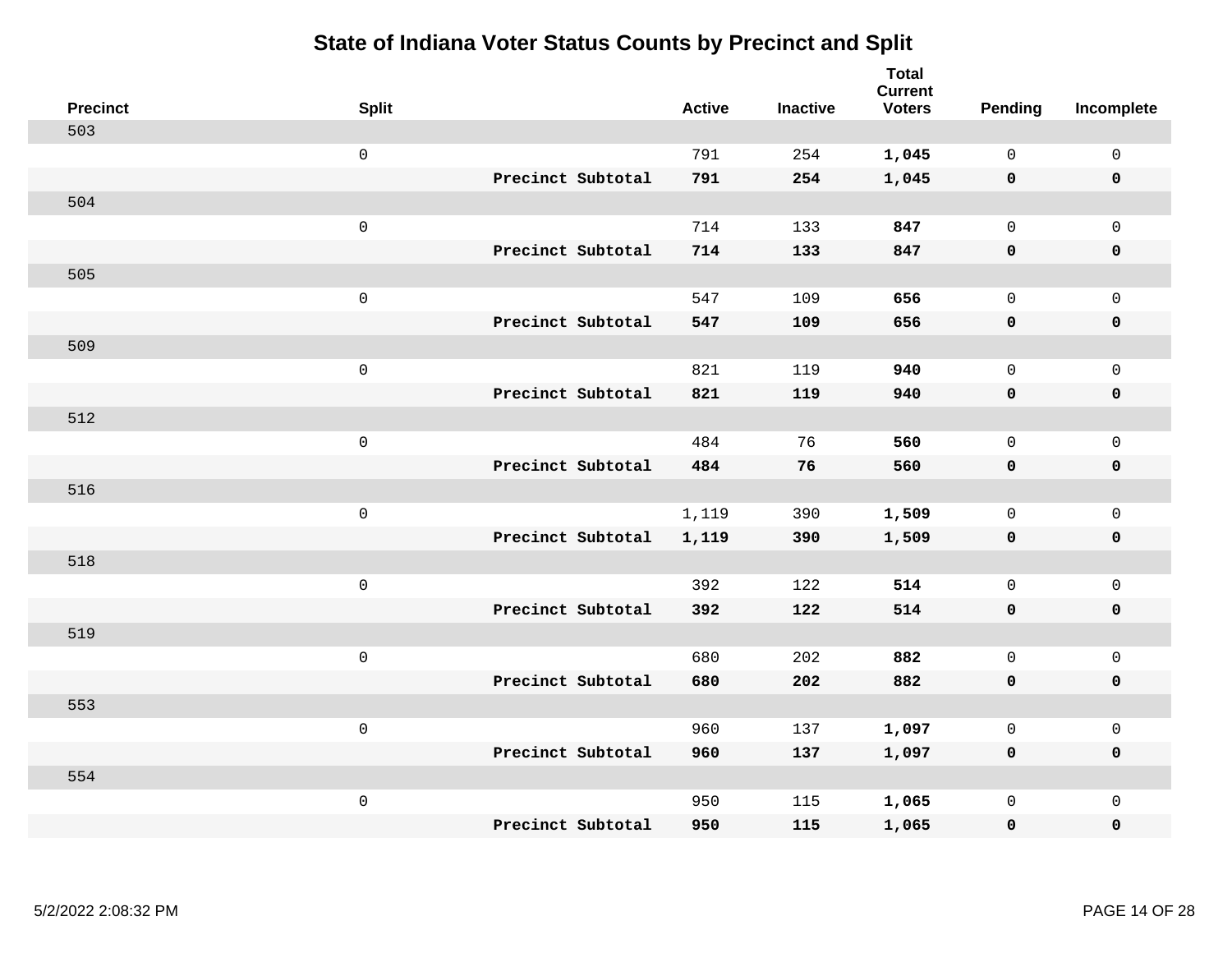| <b>Precinct</b> | <b>Split</b>        |                   | <b>Active</b> | <b>Inactive</b> | <b>Total</b><br><b>Current</b><br><b>Voters</b> | Pending      | Incomplete          |
|-----------------|---------------------|-------------------|---------------|-----------------|-------------------------------------------------|--------------|---------------------|
| 555             |                     |                   |               |                 |                                                 |              |                     |
|                 | $\mathsf 0$         |                   | 582           | 172             | 754                                             | $\mathbf{0}$ | $\mathsf{O}\xspace$ |
|                 |                     | Precinct Subtotal | 582           | 172             | 754                                             | $\mathbf 0$  | $\mathbf 0$         |
| 557             |                     |                   |               |                 |                                                 |              |                     |
|                 | $\mathsf 0$         |                   | 715           | 232             | 947                                             | $\mathbf{0}$ | $\mathsf{O}$        |
|                 |                     | Precinct Subtotal | 715           | 232             | 947                                             | $\mathbf 0$  | 0                   |
| 561             |                     |                   |               |                 |                                                 |              |                     |
|                 | $\mathsf 0$         |                   | 544           | 40              | 584                                             | $\mathbf 0$  | $\mathsf{O}$        |
|                 |                     | Precinct Subtotal | 544           | 40              | 584                                             | 0            | 0                   |
| 565             |                     |                   |               |                 |                                                 |              |                     |
|                 | $\mathsf 0$         |                   | 433           | 151             | 584                                             | $\mathbf{0}$ | $\mathsf{O}\xspace$ |
|                 |                     | Precinct Subtotal | 433           | 151             | 584                                             | $\mathbf 0$  | $\pmb{0}$           |
| 567             |                     |                   |               |                 |                                                 |              |                     |
|                 | $\mathbf 0$         |                   | 997           | 184             | 1,181                                           | $\mathbf 0$  | $\mathsf{O}\xspace$ |
|                 |                     | Precinct Subtotal | 997           | 184             | 1,181                                           | 0            | $\pmb{0}$           |
| 569             |                     |                   |               |                 |                                                 |              |                     |
|                 | $\mathsf{O}\xspace$ |                   | 485           | 115             | 600                                             | $\mathsf{O}$ | $\mathsf{O}\xspace$ |
|                 |                     | Precinct Subtotal | 485           | 115             | 600                                             | $\mathbf 0$  | 0                   |
| 575             |                     |                   |               |                 |                                                 |              |                     |
|                 | $\mathbf 0$         |                   | 923           | 304             | 1,227                                           | $\mathbf 0$  | $\mathsf{O}\xspace$ |
|                 |                     | Precinct Subtotal | 923           | 304             | 1,227                                           | 0            | 0                   |
| 576             |                     |                   |               |                 |                                                 |              |                     |
|                 | $\mathsf{O}\xspace$ |                   | 672           | 263             | 935                                             | $\mathbf 0$  | $\mathsf{O}$        |
|                 |                     | Precinct Subtotal | 672           | 263             | 935                                             | 0            | 0                   |
| 577             |                     |                   |               |                 |                                                 |              |                     |
|                 | $\mathbf 0$         |                   | 585           | 121             | 706                                             | $\mathsf{O}$ | $\mathsf{O}\xspace$ |
|                 |                     | Precinct Subtotal | 585           | 121             | 706                                             | 0            | 0                   |
| 578             |                     |                   |               |                 |                                                 |              |                     |
|                 | $\mathbf 0$         |                   | 580           | 117             | 697                                             | $\mathsf{O}$ | $\mathsf{O}$        |
|                 |                     | Precinct Subtotal | 580           | 117             | 697                                             | 0            | 0                   |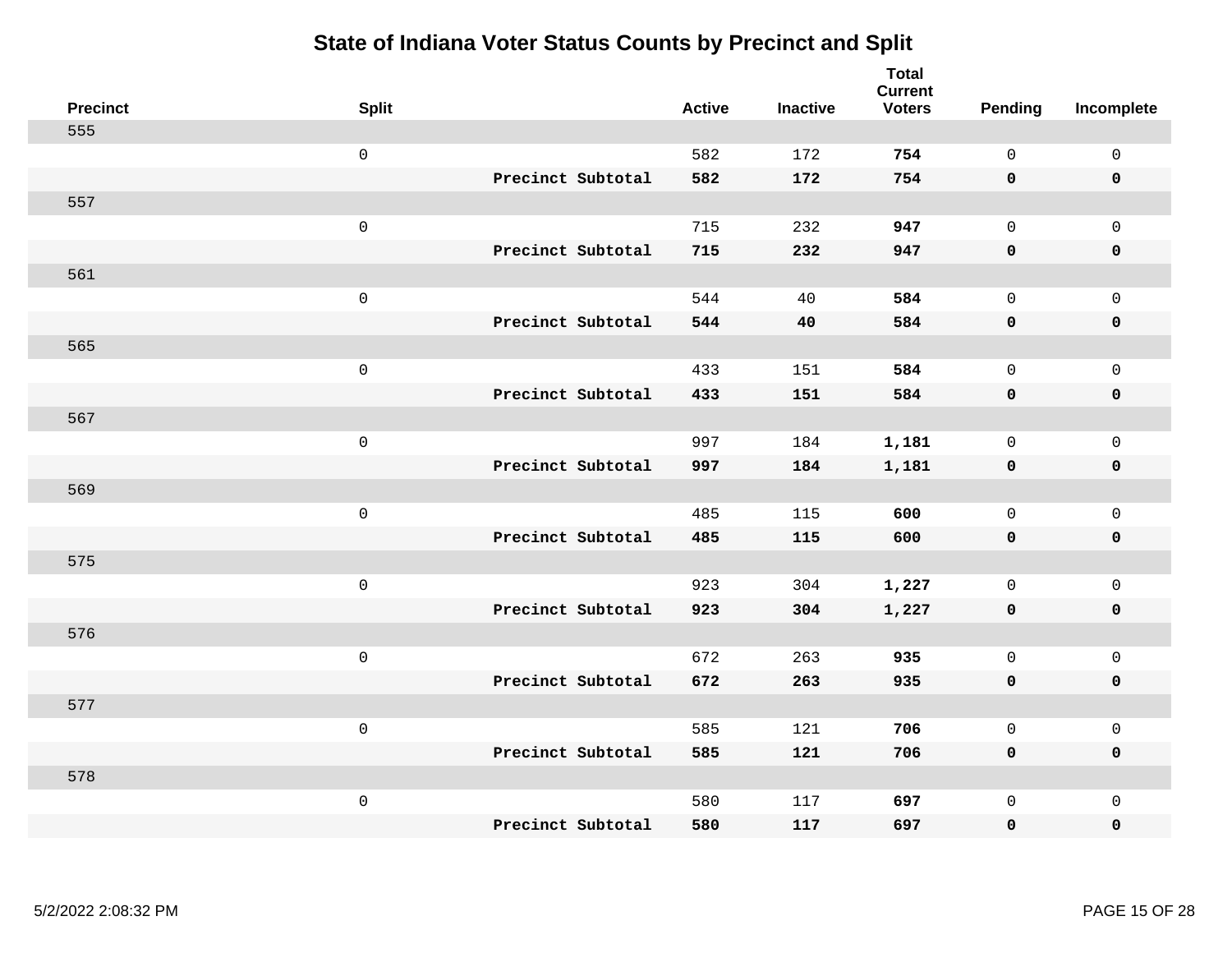| <b>Precinct</b> | <b>Split</b>        | <b>Active</b> | <b>Inactive</b> | <b>Total</b><br><b>Current</b><br><b>Voters</b> | Pending      | Incomplete          |
|-----------------|---------------------|---------------|-----------------|-------------------------------------------------|--------------|---------------------|
| 579             |                     |               |                 |                                                 |              |                     |
|                 | $\mathsf{O}\xspace$ | 783           | 135             | 918                                             | $\mathbf 0$  | $\mathsf{O}\xspace$ |
|                 | Precinct Subtotal   | 783           | 135             | 918                                             | $\mathbf 0$  | $\mathbf 0$         |
| 581             |                     |               |                 |                                                 |              |                     |
|                 | $\mathsf{O}\xspace$ | 824           | 233             | 1,057                                           | $\mathbf 0$  | $\mathsf{O}$        |
|                 | Precinct Subtotal   | 824           | 233             | 1,057                                           | 0            | 0                   |
| 582             |                     |               |                 |                                                 |              |                     |
|                 | $\mathsf 0$         | 800           | 119             | 919                                             | $\mathbf 0$  | $\mathsf{O}$        |
|                 | Precinct Subtotal   | 800           | 119             | 919                                             | 0            | 0                   |
| 583             |                     |               |                 |                                                 |              |                     |
|                 | $\mathsf{O}\xspace$ | 925           | 270             | 1,195                                           | $\mathbf 0$  | $\mathsf{O}$        |
|                 | Precinct Subtotal   | 925           | 270             | 1,195                                           | $\mathbf 0$  | $\pmb{0}$           |
| 585             |                     |               |                 |                                                 |              |                     |
|                 | $\mathsf{O}\xspace$ | 722           | 94              | 816                                             | $\mathbf 0$  | $\mathbf 0$         |
|                 | Precinct Subtotal   | 722           | 94              | 816                                             | 0            | $\mathbf 0$         |
| 590             |                     |               |                 |                                                 |              |                     |
|                 | $\mathsf{O}\xspace$ | 1,063         | 229             | 1,292                                           | $\mathbf 0$  | $\mathsf{O}$        |
|                 | Precinct Subtotal   | 1,063         | 229             | 1,292                                           | 0            | 0                   |
| 592             |                     |               |                 |                                                 |              |                     |
|                 | $\mathsf{O}\xspace$ | 776           | 144             | 920                                             | $\mathbf{0}$ | $\mathsf{O}\xspace$ |
|                 | Precinct Subtotal   | 776           | 144             | 920                                             | 0            | 0                   |
| 594             |                     |               |                 |                                                 |              |                     |
|                 | $\mathsf 0$         | 632           | 251             | 883                                             | $\mathbf 0$  | $\mathsf{O}$        |
|                 | Precinct Subtotal   | 632           | 251             | 883                                             | 0            | 0                   |
| 596             |                     |               |                 |                                                 |              |                     |
|                 | $\mathsf{O}\xspace$ | 567           | 220             | 787                                             | 0            | $\mathsf{O}$        |
|                 | Precinct Subtotal   | 567           | 220             | 787                                             | $\mathbf 0$  | 0                   |
| 602             |                     |               |                 |                                                 |              |                     |
|                 | $\mathsf 0$         | 548           | 217             | 765                                             | $\mathsf{O}$ | $\mathsf{O}$        |
|                 | Precinct Subtotal   | 548           | 217             | 765                                             | 0            | 0                   |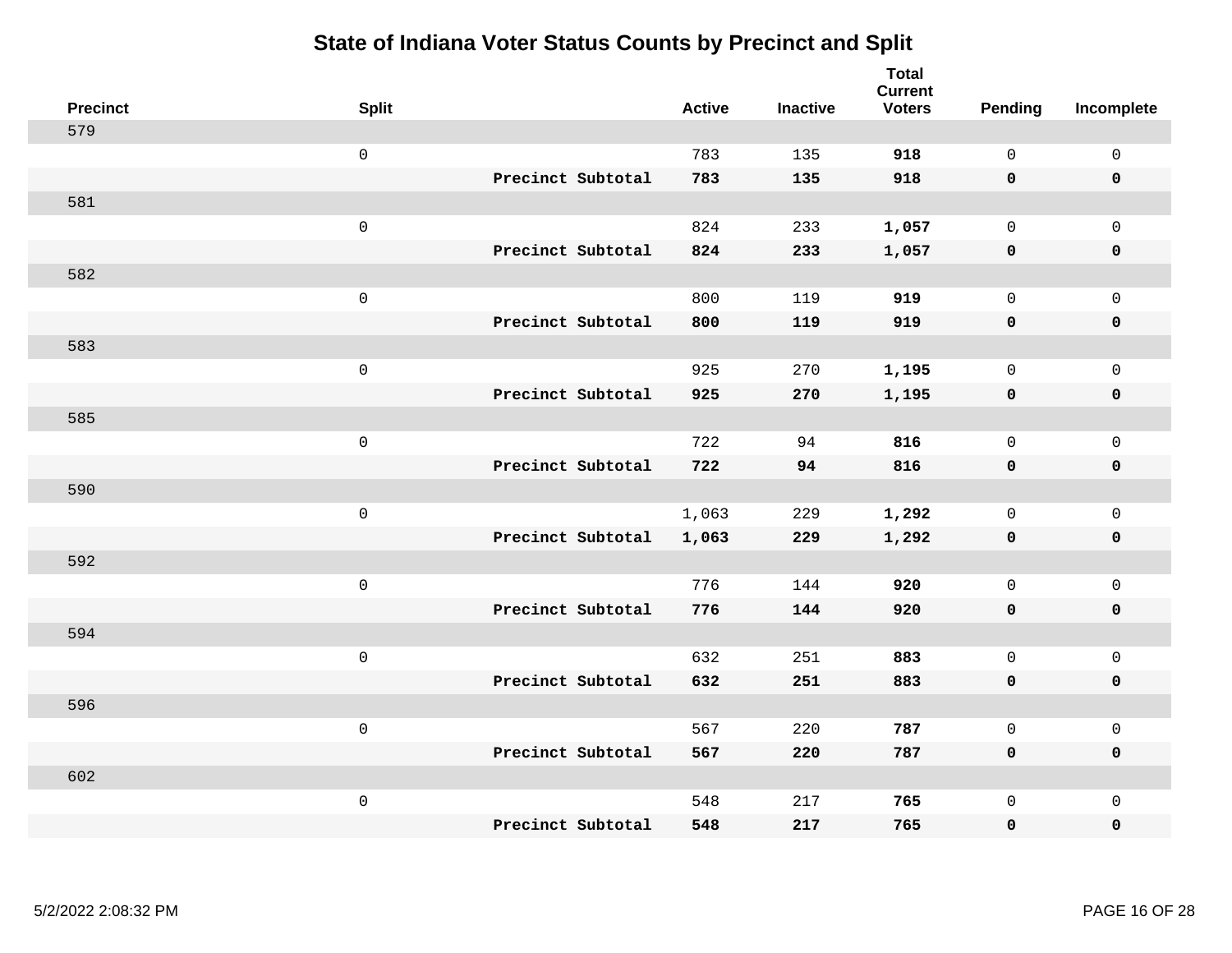| <b>Precinct</b> | <b>Split</b>        |                   | <b>Active</b> | <b>Inactive</b> | <b>Total</b><br><b>Current</b><br><b>Voters</b> | Pending      | Incomplete          |
|-----------------|---------------------|-------------------|---------------|-----------------|-------------------------------------------------|--------------|---------------------|
| 603             |                     |                   |               |                 |                                                 |              |                     |
|                 | $\mathsf{O}\xspace$ |                   | 548           | 148             | 696                                             | $\mathbf 0$  | $\mathsf{O}\xspace$ |
|                 |                     | Precinct Subtotal | 548           | 148             | 696                                             | $\mathbf 0$  | $\mathbf 0$         |
| 605             |                     |                   |               |                 |                                                 |              |                     |
|                 | $\mathsf{O}\xspace$ |                   | 816           | 315             | 1,131                                           | $\mathsf{O}$ | $\mathsf{O}$        |
|                 |                     | Precinct Subtotal | 816           | 315             | 1,131                                           | 0            | 0                   |
| 607             |                     |                   |               |                 |                                                 |              |                     |
|                 | $\mathsf{O}\xspace$ |                   | 793           | 213             | 1,006                                           | $\mathsf{O}$ | $\mathsf{O}$        |
|                 |                     | Precinct Subtotal | 793           | 213             | 1,006                                           | $\mathbf 0$  | 0                   |
| 608             |                     |                   |               |                 |                                                 |              |                     |
|                 | $\mathsf{O}\xspace$ |                   | 776           | 306             | 1,082                                           | $\mathbf{0}$ | $\mathsf{O}\xspace$ |
|                 |                     | Precinct Subtotal | 776           | 306             | 1,082                                           | $\mathbf 0$  | $\pmb{0}$           |
| 610             |                     |                   |               |                 |                                                 |              |                     |
|                 | $\mathsf{O}\xspace$ |                   | 737           | 183             | 920                                             | $\mathbf 0$  | $\mathsf{O}\xspace$ |
|                 |                     | Precinct Subtotal | 737           | 183             | 920                                             | 0            | $\pmb{0}$           |
| 612             |                     |                   |               |                 |                                                 |              |                     |
|                 | $\mathsf{O}\xspace$ |                   | 13            | 10              | 23                                              | $\mathbf 0$  | $\mathsf{O}$        |
|                 |                     | Precinct Subtotal | 13            | 10              | 23                                              | $\mathbf 0$  | 0                   |
| 651             |                     |                   |               |                 |                                                 |              |                     |
|                 | $\mathsf{O}\xspace$ |                   | 673           | 177             | 850                                             | $\mathbf 0$  | $\mathsf{O}\xspace$ |
|                 |                     | Precinct Subtotal | 673           | 177             | 850                                             | 0            | 0                   |
| 652             |                     |                   |               |                 |                                                 |              |                     |
|                 | $\mathsf 0$         |                   | 821           | 257             | 1,078                                           | $\mathbf 0$  | $\mathsf{O}\xspace$ |
|                 |                     | Precinct Subtotal | 821           | 257             | 1,078                                           | $\mathbf 0$  | 0                   |
| 653             |                     |                   |               |                 |                                                 |              |                     |
|                 | $\mathsf{O}\xspace$ |                   | 1,267         | 333             | 1,600                                           | 0            | $\mathsf{O}\xspace$ |
|                 |                     | Precinct Subtotal | 1,267         | 333             | 1,600                                           | 0            | 0                   |
| 654             |                     |                   |               |                 |                                                 |              |                     |
|                 | $\mathsf{O}\xspace$ |                   | 842           | 194             | 1,036                                           | $\mathsf{O}$ | $\mathsf{O}$        |
|                 |                     | Precinct Subtotal | 842           | 194             | 1,036                                           | 0            | 0                   |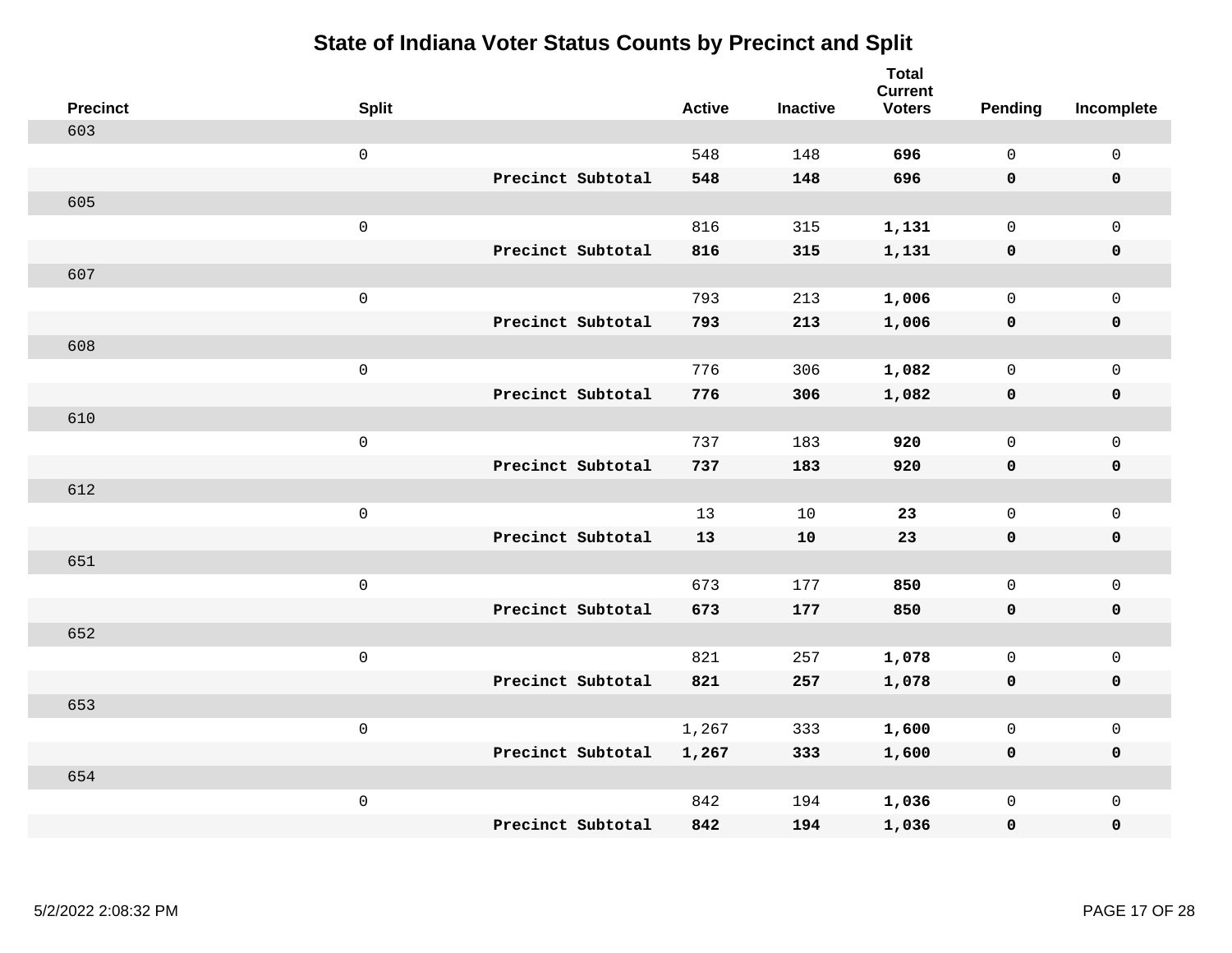| <b>Precinct</b> | <b>Split</b> |                   | <b>Active</b> | <b>Inactive</b> | <b>Total</b><br><b>Current</b><br><b>Voters</b> | <b>Pending</b>      | Incomplete          |
|-----------------|--------------|-------------------|---------------|-----------------|-------------------------------------------------|---------------------|---------------------|
| 656             |              |                   |               |                 |                                                 |                     |                     |
|                 | $\mathbf 0$  |                   | 857           | 246             | 1,103                                           | $\mathbf 0$         | $\mathsf{O}$        |
|                 |              | Precinct Subtotal | 857           | 246             | 1,103                                           | $\mathbf 0$         | $\pmb{0}$           |
| 658             |              |                   |               |                 |                                                 |                     |                     |
|                 | $\mathsf{O}$ |                   | 889           | 174             | 1,063                                           | $\mathsf{O}$        | $\mathsf{O}$        |
|                 |              | Precinct Subtotal | 889           | 174             | 1,063                                           | 0                   | 0                   |
| 660             |              |                   |               |                 |                                                 |                     |                     |
|                 | $\mathbf 0$  |                   | 652           | 133             | 785                                             | $\mathbf 0$         | $\mathsf{O}\xspace$ |
|                 |              | Precinct Subtotal | 652           | 133             | 785                                             | $\mathbf 0$         | 0                   |
| 662             |              |                   |               |                 |                                                 |                     |                     |
|                 | $\mathbf 0$  |                   | 645           | 203             | 848                                             | $\mathbf 0$         | $\mathsf{O}\xspace$ |
|                 |              | Precinct Subtotal | 645           | 203             | 848                                             | $\mathbf 0$         | 0                   |
| 663             |              |                   |               |                 |                                                 |                     |                     |
|                 | $\mathbf 0$  |                   | 992           | 150             | 1,142                                           | $\mathbf 0$         | $\mathsf{O}$        |
|                 |              | Precinct Subtotal | 992           | 150             | 1,142                                           | $\mathbf 0$         | 0                   |
| 665             |              |                   |               |                 |                                                 |                     |                     |
|                 | $\mathbf 0$  |                   | 925           | 125             | 1,050                                           | $\mathsf{O}$        | $\mathsf{O}$        |
|                 |              | Precinct Subtotal | 925           | 125             | 1,050                                           | 0                   | 0                   |
| 667             |              |                   |               |                 |                                                 |                     |                     |
|                 | $\mathbf 0$  |                   | 34            | 12              | 46                                              | $\mathsf{O}$        | $\mathsf{O}$        |
|                 |              | Precinct Subtotal | 34            | 12              | 46                                              | 0                   | 0                   |
| 670             |              |                   |               |                 |                                                 |                     |                     |
|                 | $\mathbf 0$  |                   | 867           | 268             | 1,135                                           | $\mathsf{O}$        | $\mathsf{O}\xspace$ |
|                 |              | Precinct Subtotal | 867           | 268             | 1,135                                           | 0                   | 0                   |
| 671             |              |                   |               |                 |                                                 |                     |                     |
|                 | $\mathbf 0$  |                   | 940           | 219             | 1,159                                           | $\mathsf{O}\xspace$ | $\mathsf{O}\xspace$ |
|                 |              | Precinct Subtotal | 940           | 219             | 1,159                                           | 0                   | 0                   |
| 672             |              |                   |               |                 |                                                 |                     |                     |
|                 | $\mathbf 0$  |                   | 985           | 303             | 1,288                                           | $\mathsf{O}$        | $\mathsf{O}$        |
|                 |              | Precinct Subtotal | 985           | 303             | 1,288                                           | 0                   | 0                   |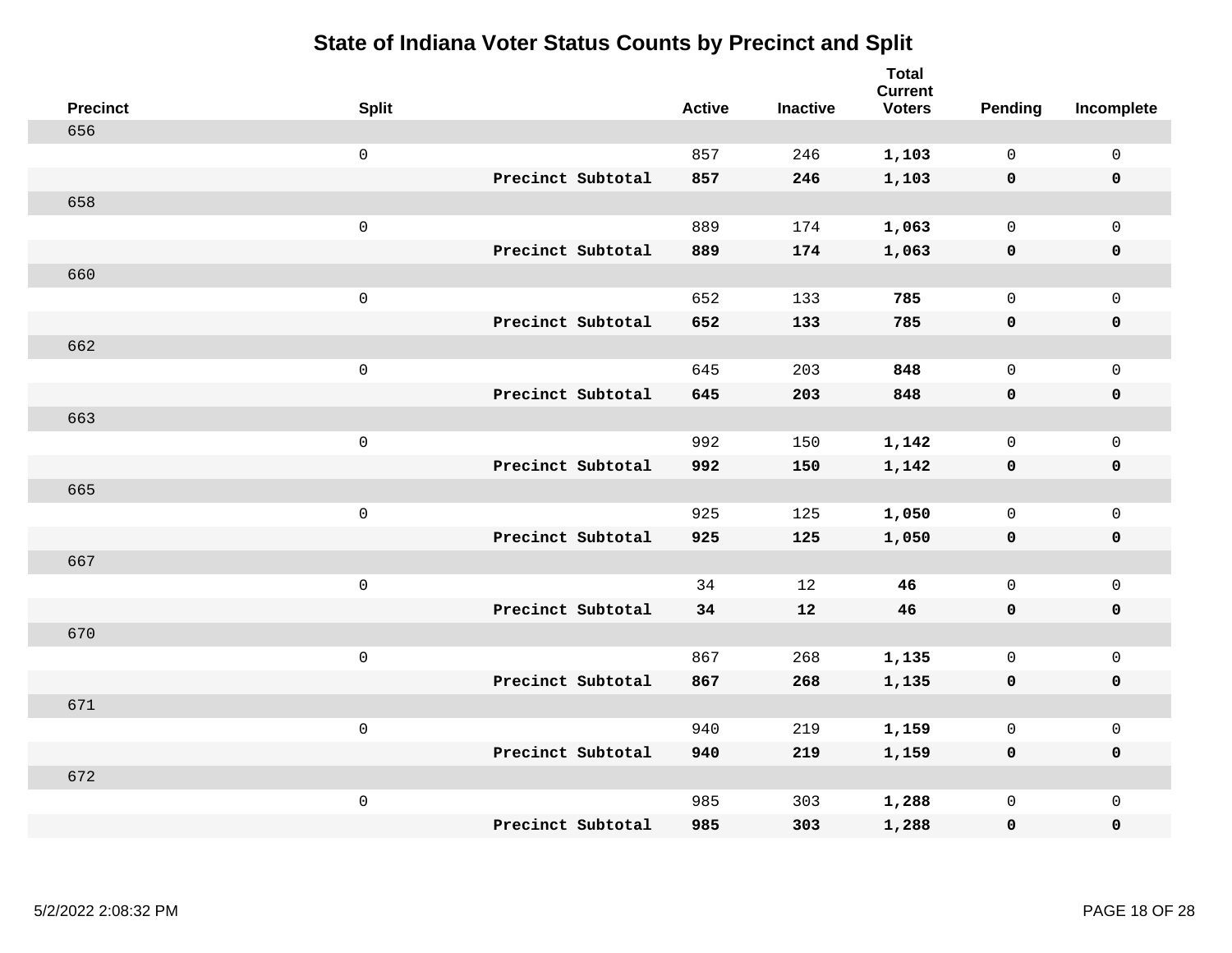| <b>Precinct</b> | <b>Split</b>        |                   | <b>Active</b>  | <b>Inactive</b> | <b>Total</b><br><b>Current</b><br><b>Voters</b> | Pending      | Incomplete          |
|-----------------|---------------------|-------------------|----------------|-----------------|-------------------------------------------------|--------------|---------------------|
| 674             |                     |                   |                |                 |                                                 |              |                     |
|                 | $\mathsf 0$         |                   | 613            | 158             | 771                                             | $\mathsf{O}$ | $\mathsf 0$         |
|                 |                     | Precinct Subtotal | 613            | 158             | 771                                             | $\mathbf 0$  | 0                   |
| 675             |                     |                   |                |                 |                                                 |              |                     |
|                 | $\mathsf{O}\xspace$ |                   | $\overline{4}$ | 12              | 16                                              | $\mathsf{O}$ | $\mathsf{O}$        |
|                 |                     | Precinct Subtotal | $\overline{4}$ | 12              | 16                                              | 0            | 0                   |
| 678             |                     |                   |                |                 |                                                 |              |                     |
|                 | $\mathsf{O}\xspace$ |                   | 520            | 110             | 630                                             | $\mathsf{O}$ | $\mathsf{O}$        |
|                 |                     | Precinct Subtotal | 520            | 110             | 630                                             | 0            | $\mathbf 0$         |
| 679             |                     |                   |                |                 |                                                 |              |                     |
|                 | $\mathsf 0$         |                   | 1,285          | 320             | 1,605                                           | $\mathsf{O}$ | $\mathsf{O}$        |
|                 |                     | Precinct Subtotal | 1,285          | 320             | 1,605                                           | 0            | 0                   |
| 682             |                     |                   |                |                 |                                                 |              |                     |
|                 | $\mathsf{O}\xspace$ |                   | 850            | 201             | 1,051                                           | $\mathbf{0}$ | $\mathsf{O}\xspace$ |
|                 |                     | Precinct Subtotal | 850            | 201             | 1,051                                           | $\mathbf 0$  | 0                   |
| 690             |                     |                   |                |                 |                                                 |              |                     |
|                 | $\mathbf 0$         |                   | 547            | 97              | 644                                             | $\mathbf{0}$ | $\mathsf{O}$        |
|                 |                     | Precinct Subtotal | 547            | 97              | 644                                             | $\mathbf 0$  | $\pmb{0}$           |
| 692             |                     |                   |                |                 |                                                 |              |                     |
|                 | $\mathbf 0$         |                   | 1,089          | 226             | 1,315                                           | $\mathsf{O}$ | $\mathsf{O}$        |
|                 |                     | Precinct Subtotal | 1,089          | 226             | 1,315                                           | 0            | 0                   |
| ABOITE B        |                     |                   |                |                 |                                                 |              |                     |
|                 | $\mathsf{O}\xspace$ |                   | 1,301          | 149             | 1,450                                           | $\mathbf{0}$ | $\mathsf{O}\xspace$ |
|                 |                     | Precinct Subtotal | 1,301          | 149             | 1,450                                           | 0            | 0                   |
| ABOITE C        |                     |                   |                |                 |                                                 |              |                     |
|                 | $\mathsf 0$         |                   | 1,218          | 145             | 1,363                                           | $\mathbf 0$  | $\mathsf 0$         |
|                 |                     | Precinct Subtotal | 1,218          | 145             | 1,363                                           | 0            | 0                   |
| ABOITE J        |                     |                   |                |                 |                                                 |              |                     |
|                 | $\mathbf 0$         |                   | 1,679          | 163             | 1,842                                           | $\mathsf{O}$ | $\mathsf{O}$        |
|                 |                     | Precinct Subtotal | 1,679          | 163             | 1,842                                           | 0            | 0                   |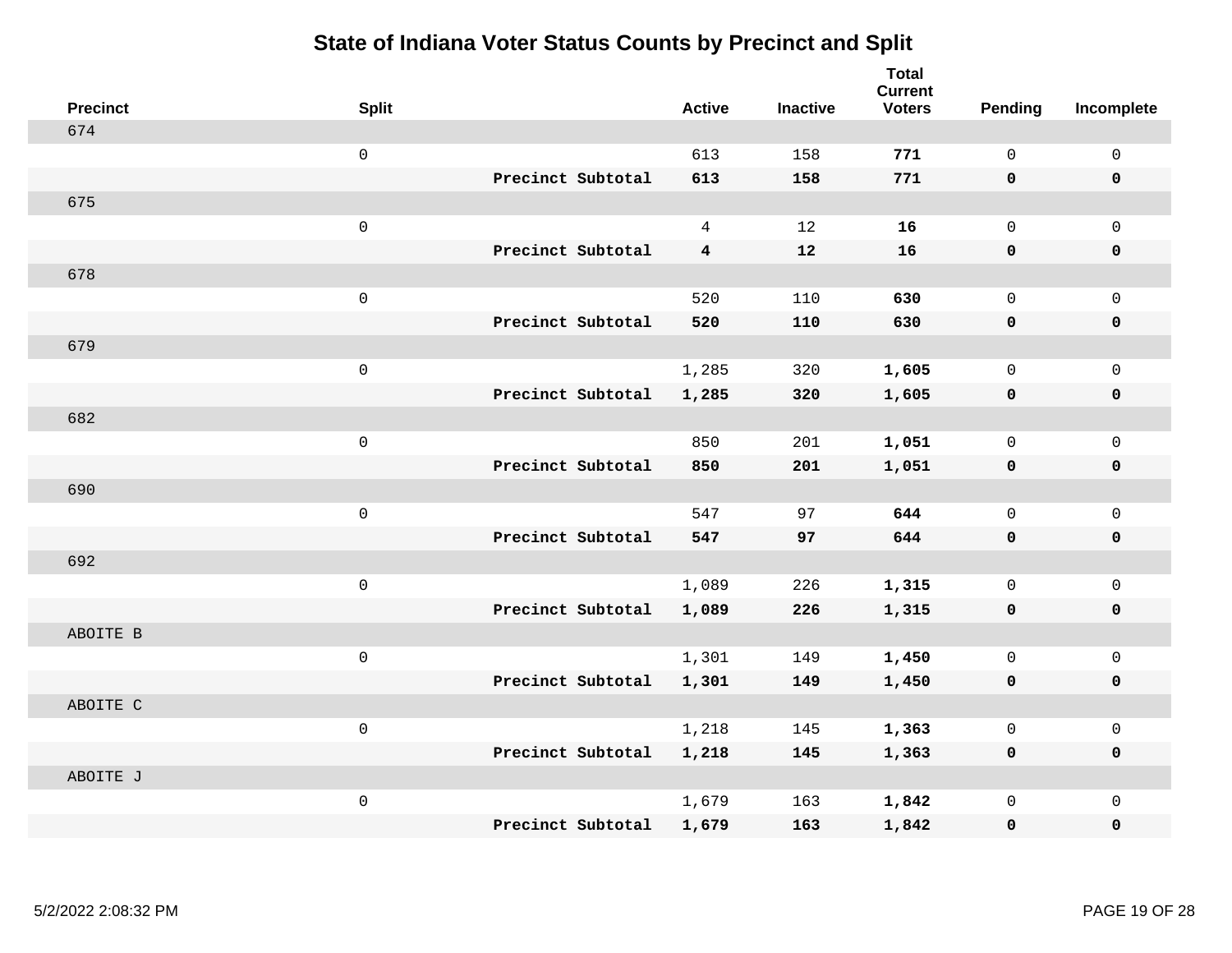| <b>Precinct</b> | <b>Split</b>        |                   | <b>Active</b> | <b>Inactive</b> | <b>Total</b><br><b>Current</b><br><b>Voters</b> | Pending     | Incomplete   |
|-----------------|---------------------|-------------------|---------------|-----------------|-------------------------------------------------|-------------|--------------|
| ABOITE K        |                     |                   |               |                 |                                                 |             |              |
|                 | $\mathsf 0$         |                   | 775           | 107             | 882                                             | $\mathbf 0$ | $\mathbf 0$  |
|                 |                     | Precinct Subtotal | 775           | 107             | 882                                             | 0           | $\mathbf 0$  |
| ABOITE L        |                     |                   |               |                 |                                                 |             |              |
|                 | $\mathsf{O}\xspace$ |                   | 490           | 81              | 571                                             | $\mathbf 0$ | $\mathbf{0}$ |
|                 |                     | Precinct Subtotal | 490           | 81              | 571                                             | $\mathbf 0$ | 0            |
| ABOITE N        |                     |                   |               |                 |                                                 |             |              |
|                 | $\mathsf{O}\xspace$ |                   | 998           | 140             | 1,138                                           | $\mathbf 0$ | $\mathsf{O}$ |
|                 |                     | Precinct Subtotal | 998           | 140             | 1,138                                           | 0           | 0            |
| ABOITE O        |                     |                   |               |                 |                                                 |             |              |
|                 | $\mathbf 0$         |                   | 1,175         | 128             | 1,303                                           | $\mathbf 0$ | $\mathsf{O}$ |
|                 |                     | Precinct Subtotal | 1,175         | 128             | 1,303                                           | 0           | 0            |
| ABOITE T        |                     |                   |               |                 |                                                 |             |              |
|                 | $\mathbf 0$         |                   | 1,169         | 161             | 1,330                                           | $\Omega$    | $\mathbf 0$  |
|                 |                     | Precinct Subtotal | 1,169         | 161             | 1,330                                           | 0           | 0            |
| ABOITE U        |                     |                   |               |                 |                                                 |             |              |
|                 | $\mathsf{O}\xspace$ |                   | 1,331         | 111             | 1,442                                           | $\mathbf 0$ | $\mathsf{O}$ |
|                 |                     | Precinct Subtotal | 1,331         | 111             | 1,442                                           | 0           | 0            |
| ABOITE Z        |                     |                   |               |                 |                                                 |             |              |
|                 | $\mathsf{O}\xspace$ |                   | 565           | 167             | 732                                             | $\mathbf 0$ | $\mathbf 0$  |
|                 |                     | Precinct Subtotal | 565           | 167             | 732                                             | 0           | 0            |
| ADAMS B         |                     |                   |               |                 |                                                 |             |              |
|                 | $\mathbf 0$         |                   | 538           | 37              | 575                                             | $\mathbf 0$ | $\mathsf{O}$ |
|                 |                     | Precinct Subtotal | 538           | 37              | 575                                             | $\mathbf 0$ | 0            |
| ADAMS G         |                     |                   |               |                 |                                                 |             |              |
|                 | $\mathsf 0$         |                   | 716           | 72              | 788                                             | $\mathbf 0$ | $\mathsf{O}$ |
|                 |                     | Precinct Subtotal | 716           | 72              | 788                                             | 0           | 0            |
| CEDAR CREEK A   |                     |                   |               |                 |                                                 |             |              |
|                 | $\mathsf{O}\xspace$ |                   | 1,150         | 72              | 1,222                                           | $\mathbf 0$ | $\mathsf{O}$ |
|                 |                     | Precinct Subtotal | 1,150         | 72              | 1,222                                           | 0           | 0            |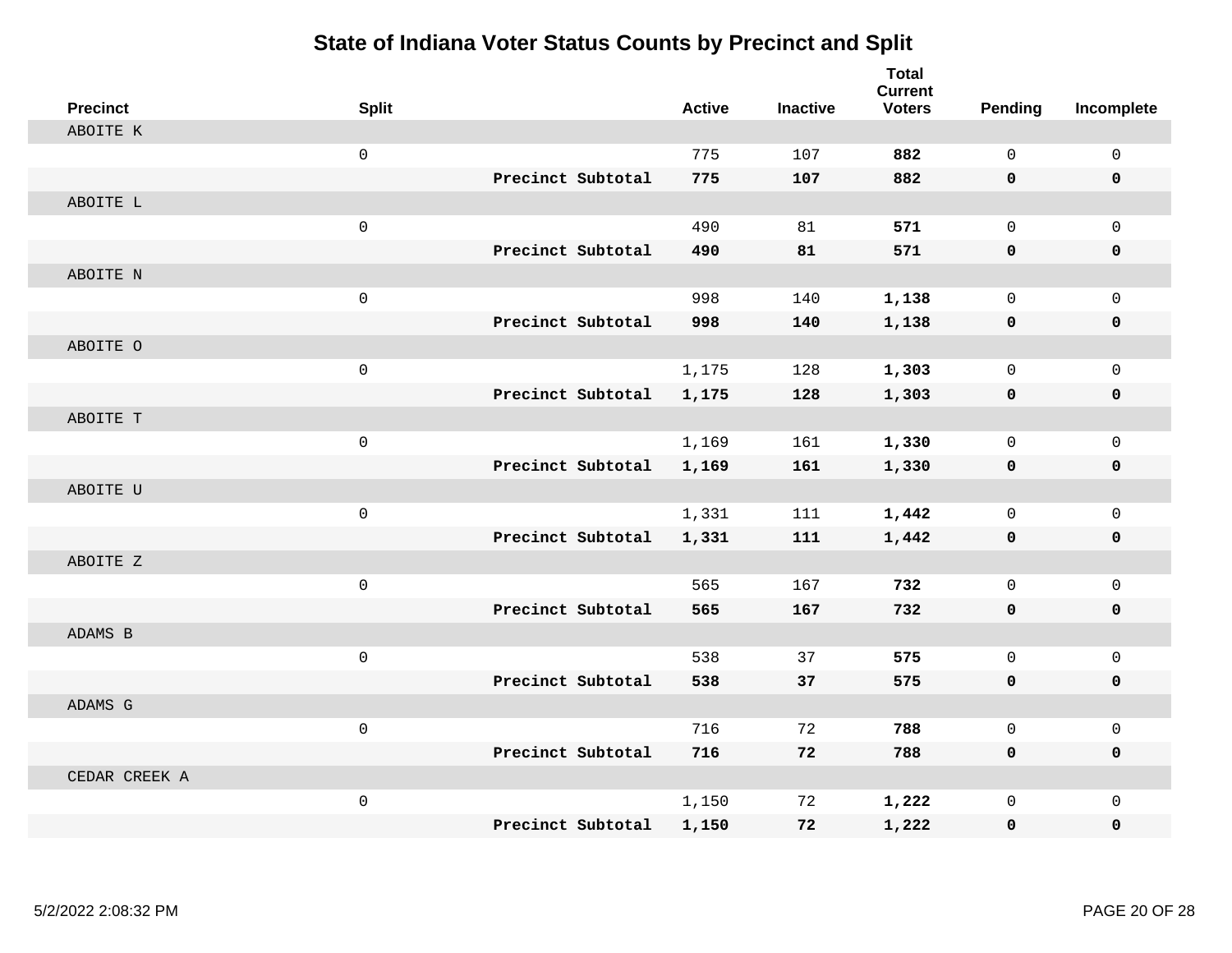| <b>Precinct</b> | <b>Split</b>        |                   | <b>Active</b> | <b>Inactive</b> | <b>Total</b><br><b>Current</b><br><b>Voters</b> | Pending     | Incomplete   |
|-----------------|---------------------|-------------------|---------------|-----------------|-------------------------------------------------|-------------|--------------|
| CEDAR CREEK B   |                     |                   |               |                 |                                                 |             |              |
|                 | $\mathbf 0$         |                   | 1,067         | 89              | 1,156                                           | $\Omega$    | $\mathsf{O}$ |
|                 |                     | Precinct Subtotal | 1,067         | 89              | 1,156                                           | $\mathbf 0$ | 0            |
| CEDAR CREEK C   |                     |                   |               |                 |                                                 |             |              |
|                 | $\mathbf 0$         |                   | 663           | 64              | 727                                             | $\mathbf 0$ | $\mathbf{0}$ |
|                 |                     | Precinct Subtotal | 663           | 64              | 727                                             | $\mathbf 0$ | 0            |
| CEDAR CREEK D   |                     |                   |               |                 |                                                 |             |              |
|                 | $\mathbf 0$         |                   | 1,239         | 104             | 1,343                                           | $\Omega$    | $\mathbf 0$  |
|                 |                     | Precinct Subtotal | 1,239         | 104             | 1,343                                           | 0           | 0            |
| CEDAR CREEK E   |                     |                   |               |                 |                                                 |             |              |
|                 | $\mathsf{O}\xspace$ |                   | 1,238         | 91              | 1,329                                           | $\mathbf 0$ | $\mathbf{0}$ |
|                 |                     | Precinct Subtotal | 1,238         | 91              | 1,329                                           | $\mathbf 0$ | 0            |
| CEDAR CREEK F   |                     |                   |               |                 |                                                 |             |              |
|                 | $\mathbf 0$         |                   | 583           | 40              | 623                                             | $\mathbf 0$ | $\mathbf 0$  |
|                 |                     | Precinct Subtotal | 583           | 40              | 623                                             | $\mathbf 0$ | 0            |
| EEL RIVER A     |                     |                   |               |                 |                                                 |             |              |
|                 | $\mathbf 0$         |                   | 910           | 62              | 972                                             | $\Omega$    | $\mathbf 0$  |
|                 |                     | Precinct Subtotal | 910           | 62              | 972                                             | $\mathbf 0$ | 0            |
| EEL RIVER B     |                     |                   |               |                 |                                                 |             |              |
|                 | $\mathbf 0$         |                   | 1,374         | 90              | 1,464                                           | $\mathbf 0$ | $\mathbf 0$  |
|                 |                     | Precinct Subtotal | 1,374         | 90              | 1,464                                           | $\mathbf 0$ | $\mathbf 0$  |
| GRABILL         |                     |                   |               |                 |                                                 |             |              |
|                 | $\mathbf 0$         |                   | 622           | 98              | 720                                             | $\mathbf 0$ | $\mathbf 0$  |
|                 |                     | Precinct Subtotal | 622           | 98              | 720                                             | $\mathbf 0$ | 0            |
| HUNTERTOWN A    |                     |                   |               |                 |                                                 |             |              |
|                 | $\mathbf 0$         |                   | 1,014         | 134             | 1,148                                           | $\mathbf 0$ | $\mathbf 0$  |
|                 |                     | Precinct Subtotal | 1,014         | 134             | 1,148                                           | $\mathbf 0$ | $\mathbf 0$  |
| HUNTERTOWN B    |                     |                   |               |                 |                                                 |             |              |
|                 | $\mathbf 0$         |                   | 1,098         | 132             | 1,230                                           | $\mathbf 0$ | $\mathbf 0$  |
|                 |                     | Precinct Subtotal | 1,098         | 132             | 1,230                                           | $\mathbf 0$ | $\mathbf{0}$ |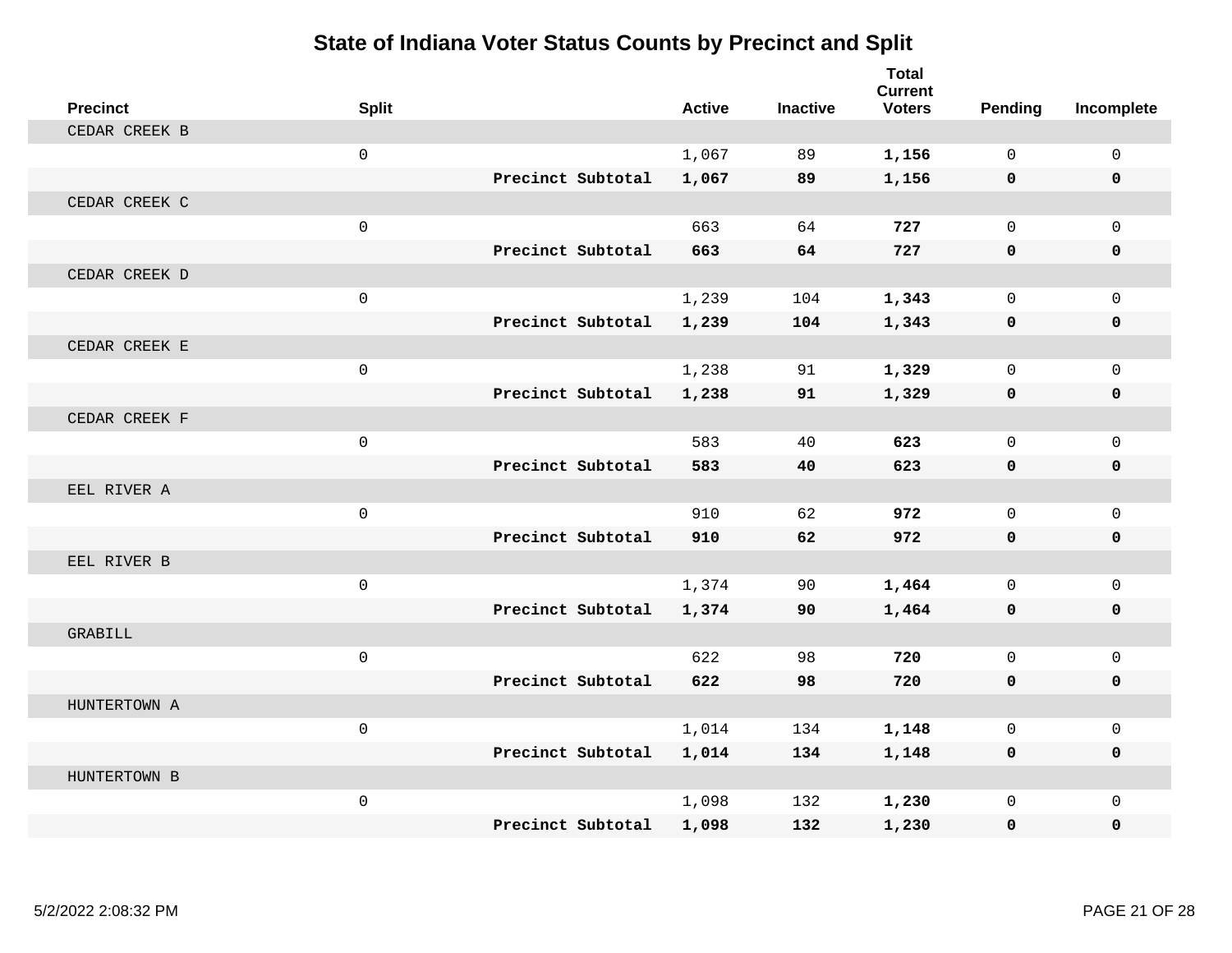| <b>Precinct</b>  | <b>Split</b>        |                   | <b>Active</b> | <b>Inactive</b> | <b>Total</b><br><b>Current</b><br><b>Voters</b> | <b>Pending</b> | Incomplete   |
|------------------|---------------------|-------------------|---------------|-----------------|-------------------------------------------------|----------------|--------------|
| HUNTERTOWN C     |                     |                   |               |                 |                                                 |                |              |
|                  | $\mathbf 0$         |                   | 828           | 96              | 924                                             | $\mathbf 0$    | $\mathsf{O}$ |
|                  |                     | Precinct Subtotal | 828           | 96              | 924                                             | 0              | 0            |
| HUNTERTOWN D     |                     |                   |               |                 |                                                 |                |              |
|                  | $\mathsf{O}\xspace$ |                   | 1,571         | 144             | 1,715                                           | $\Omega$       | $\Omega$     |
|                  |                     | Precinct Subtotal | 1,571         | 144             | 1,715                                           | 0              | 0            |
| HUNTERTOWN ER    |                     |                   |               |                 |                                                 |                |              |
|                  | $\mathbf 0$         |                   | 826           | 50              | 876                                             | $\mathbf 0$    | $\mathbf 0$  |
|                  |                     | Precinct Subtotal | 826           | 50              | 876                                             | 0              | $\mathbf 0$  |
| HUNTERTOWN F     |                     |                   |               |                 |                                                 |                |              |
|                  | $\mathbf 0$         |                   | 1,133         | 108             | 1,241                                           | $\mathbf 0$    | $\mathbf{0}$ |
|                  |                     | Precinct Subtotal | 1,133         | 108             | 1,241                                           | 0              | 0            |
| HUNTERTOWN G     |                     |                   |               |                 |                                                 |                |              |
|                  | $\mathbf 0$         |                   | 747           | 31              | 778                                             | $\Omega$       | $\mathbf 0$  |
|                  |                     | Precinct Subtotal | 747           | 31              | 778                                             | 0              | 0            |
| <b>JACKSON</b>   |                     |                   |               |                 |                                                 |                |              |
|                  | $\mathbf 0$         |                   | 347           | 20              | 367                                             | $\mathbf 0$    | $\mathbf{0}$ |
|                  |                     | Precinct Subtotal | 347           | 20              | 367                                             | 0              | 0            |
| <b>JEFFERSON</b> |                     |                   |               |                 |                                                 |                |              |
|                  | $\mathbf 0$         |                   | 1,204         | 95              | 1,299                                           | $\Omega$       | $\mathbf 0$  |
|                  |                     | Precinct Subtotal | 1,204         | 95              | 1,299                                           | 0              | $\mathbf 0$  |
| LAFAYETTE A      |                     |                   |               |                 |                                                 |                |              |
|                  | $\mathsf{O}\xspace$ |                   | 1,492         | 125             | 1,617                                           | $\mathbf 0$    | $\mathbf 0$  |
|                  |                     | Precinct Subtotal | 1,492         | 125             | 1,617                                           | 0              | 0            |
| LAFAYETTE B      |                     |                   |               |                 |                                                 |                |              |
|                  | $\mathsf 0$         |                   | 816           | 71              | 887                                             | $\mathbf 0$    | $\mathbf 0$  |
|                  |                     | Precinct Subtotal | 816           | 71              | 887                                             | 0              | $\mathbf 0$  |
| LAFAYETTE C      |                     |                   |               |                 |                                                 |                |              |
|                  | $\mathbf 0$         |                   | 617           | 94              | 711                                             | $\mathbf{0}$   | $\mathbf 0$  |
|                  |                     | Precinct Subtotal | 617           | 94              | 711                                             | 0              | $\mathbf{0}$ |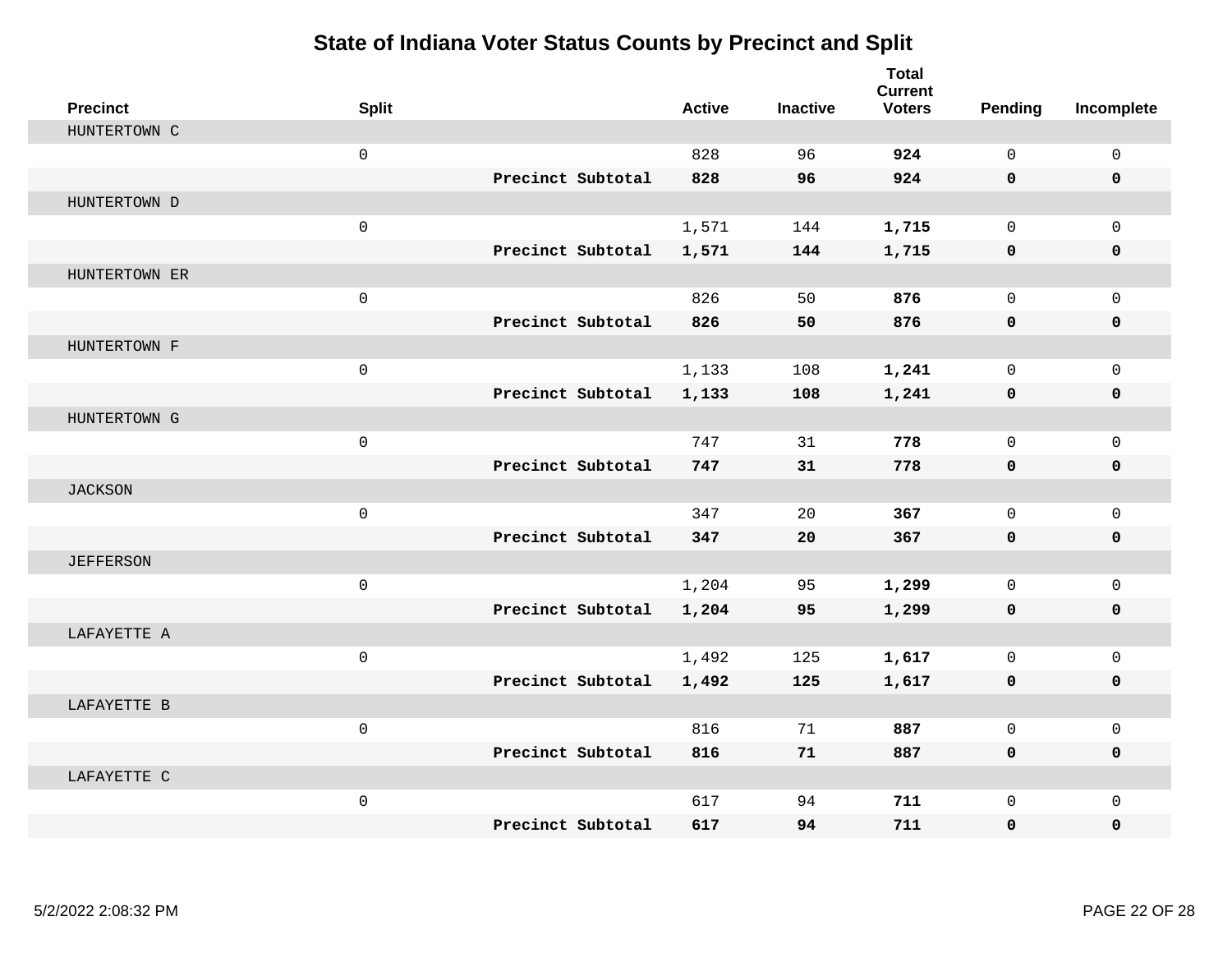| <b>Precinct</b>  | <b>Split</b>        |                   | <b>Active</b> | <b>Inactive</b> | <b>Total</b><br><b>Current</b><br><b>Voters</b> | <b>Pending</b> | Incomplete   |
|------------------|---------------------|-------------------|---------------|-----------------|-------------------------------------------------|----------------|--------------|
| LAKE A           |                     |                   |               |                 |                                                 |                |              |
|                  | $\mathsf{O}\xspace$ |                   | 708           | 42              | 750                                             | $\mathbf 0$    | $\mathsf{O}$ |
|                  |                     | Precinct Subtotal | 708           | 42              | 750                                             | 0              | 0            |
| LAKE B           |                     |                   |               |                 |                                                 |                |              |
|                  | $\mathsf{O}\xspace$ |                   | 1,271         | 111             | 1,382                                           | $\mathbf 0$    | $\mathbf 0$  |
|                  |                     | Precinct Subtotal | 1,271         | 111             | 1,382                                           | $\mathbf 0$    | 0            |
| LEO-CEDARVILLE A |                     |                   |               |                 |                                                 |                |              |
|                  | $\mathsf 0$         |                   | 1,436         | 148             | 1,584                                           | $\mathbf 0$    | $\mathsf{O}$ |
|                  |                     | Precinct Subtotal | 1,436         | 148             | 1,584                                           | 0              | 0            |
| LEO-CEDARVILLE B |                     |                   |               |                 |                                                 |                |              |
|                  | $\mathsf{O}\xspace$ |                   | 1,074         | 122             | 1,196                                           | $\mathbf 0$    | $\mathbf 0$  |
|                  |                     | Precinct Subtotal | 1,074         | 122             | 1,196                                           | 0              | 0            |
| MADISON          |                     |                   |               |                 |                                                 |                |              |
|                  | $\mathbf 0$         |                   | 1,140         | 90              | 1,230                                           | $\Omega$       | $\mathbf 0$  |
|                  |                     | Precinct Subtotal | 1,140         | 90              | 1,230                                           | 0              | $\mathbf 0$  |
| MARION A         |                     |                   |               |                 |                                                 |                |              |
|                  | $\mathsf{O}\xspace$ |                   | 820           | 87              | 907                                             | $\mathbf 0$    | $\mathbf{0}$ |
|                  |                     | Precinct Subtotal | 820           | 87              | 907                                             | $\mathbf 0$    | 0            |
| MARION B         |                     |                   |               |                 |                                                 |                |              |
|                  | $\mathsf 0$         |                   | 829           | 64              | 893                                             | $\mathbf 0$    | $\mathbf 0$  |
|                  |                     | Precinct Subtotal | 829           | 64              | 893                                             | $\mathbf 0$    | 0            |
| MARION C         |                     |                   |               |                 |                                                 |                |              |
|                  | $\mathsf{O}\xspace$ |                   | 925           | 70              | 995                                             | $\mathbf 0$    | $\mathsf{O}$ |
|                  |                     | Precinct Subtotal | 925           | 70              | 995                                             | 0              | 0            |
| MAUMEE           |                     |                   |               |                 |                                                 |                |              |
|                  | $\mathsf{O}\xspace$ |                   | 627           | 68              | 695                                             | $\mathbf 0$    | $\mathbf 0$  |
|                  |                     | Precinct Subtotal | 627           | 68              | 695                                             | 0              | 0            |
| MILAN            |                     |                   |               |                 |                                                 |                |              |
|                  | $\mathsf{O}\xspace$ |                   | 1,614         | 158             | 1,772                                           | $\mathbf 0$    | $\mathbf 0$  |
|                  |                     | Precinct Subtotal | 1,614         | 158             | 1,772                                           | 0              | $\mathbf 0$  |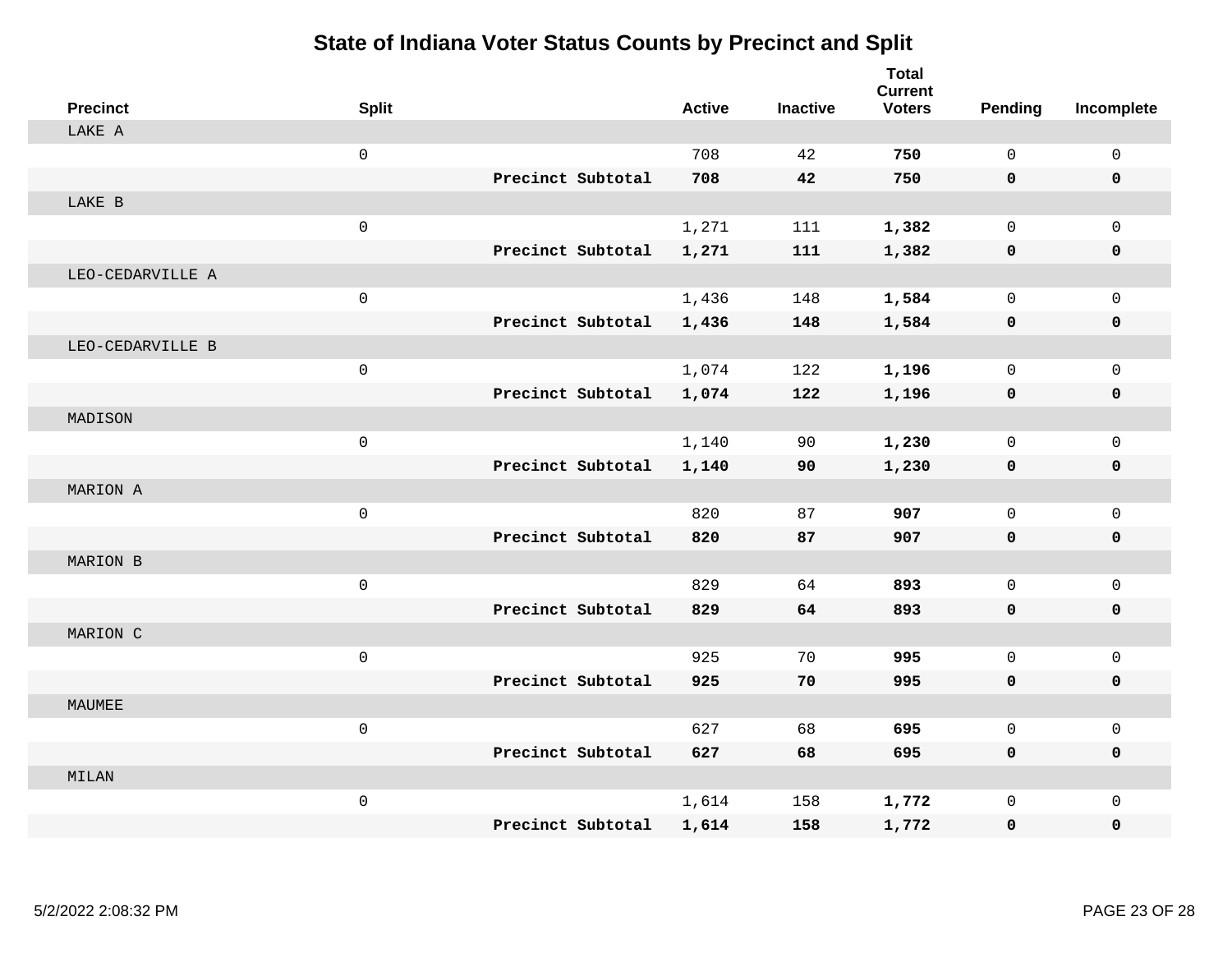| <b>Precinct</b> | <b>Split</b>        |                   | <b>Active</b> | <b>Inactive</b> | <b>Total</b><br><b>Current</b><br><b>Voters</b> | <b>Pending</b> | Incomplete          |
|-----------------|---------------------|-------------------|---------------|-----------------|-------------------------------------------------|----------------|---------------------|
| MONROE          |                     |                   |               |                 |                                                 |                |                     |
|                 | $\mathsf{O}\xspace$ |                   | 479           | 40              | 519                                             | $\mathbf 0$    | $\mathsf 0$         |
|                 |                     | Precinct Subtotal | 479           | 40              | 519                                             | 0              | 0                   |
| MONROEVILLE     |                     |                   |               |                 |                                                 |                |                     |
|                 | $\mathsf 0$         |                   | 724           | 92              | 816                                             | $\mathbf 0$    | $\mathsf{O}$        |
|                 |                     | Precinct Subtotal | 724           | 92              | 816                                             | 0              | $\pmb{0}$           |
| NH 1            |                     |                   |               |                 |                                                 |                |                     |
|                 | $\mathsf 0$         |                   | 1,157         | 115             | 1,272                                           | $\mathbf 0$    | $\mathsf{O}$        |
|                 |                     | Precinct Subtotal | 1,157         | 115             | 1,272                                           | 0              | 0                   |
| NH 1J           |                     |                   |               |                 |                                                 |                |                     |
|                 | $\mathsf{O}\xspace$ |                   | 190           | 13              | 203                                             | $\mathbf 0$    | $\mathsf{O}\xspace$ |
|                 |                     | Precinct Subtotal | 190           | 13              | 203                                             | 0              | 0                   |
| NH 1SJ          |                     |                   |               |                 |                                                 |                |                     |
|                 | $\mathsf{O}\xspace$ |                   | 782           | 42              | 824                                             | $\Omega$       | $\mathbf 0$         |
|                 |                     | Precinct Subtotal | 782           | 42              | 824                                             | 0              | $\mathbf 0$         |
| NH 2A           |                     |                   |               |                 |                                                 |                |                     |
|                 | $\mathsf{O}\xspace$ |                   | 1,868         | 196             | 2,064                                           | $\mathbf 0$    | $\mathsf{O}$        |
|                 |                     | Precinct Subtotal | 1,868         | 196             | 2,064                                           | $\mathbf 0$    | 0                   |
| NH 2J-1         |                     |                   |               |                 |                                                 |                |                     |
|                 | $\mathsf{O}\xspace$ |                   | 22            | $\mathbf{1}$    | 23                                              | $\mathbf 0$    | $\mathbf 0$         |
|                 |                     | Precinct Subtotal | 22            | $\mathbf{1}$    | 23                                              | 0              | 0                   |
| NH 2J-2         |                     |                   |               |                 |                                                 |                |                     |
|                 | $\mathsf{O}\xspace$ |                   | 39            | 8               | 47                                              | $\mathbf 0$    | $\mathsf{O}$        |
|                 |                     | Precinct Subtotal | 39            | 8               | 47                                              | $\mathbf 0$    | 0                   |
| NH 3A           |                     |                   |               |                 |                                                 |                |                     |
|                 | $\mathsf 0$         |                   | 1,001         | 128             | 1,129                                           | $\mathbf 0$    | $\mathsf{O}$        |
|                 |                     | Precinct Subtotal | 1,001         | 128             | 1,129                                           | 0              | 0                   |
| NH 3B           |                     |                   |               |                 |                                                 |                |                     |
|                 | $\mathsf{O}\xspace$ |                   | 1,041         | 76              | 1,117                                           | $\mathbf 0$    | $\mathsf{O}$        |
|                 |                     | Precinct Subtotal | 1,041         | 76              | 1,117                                           | 0              | 0                   |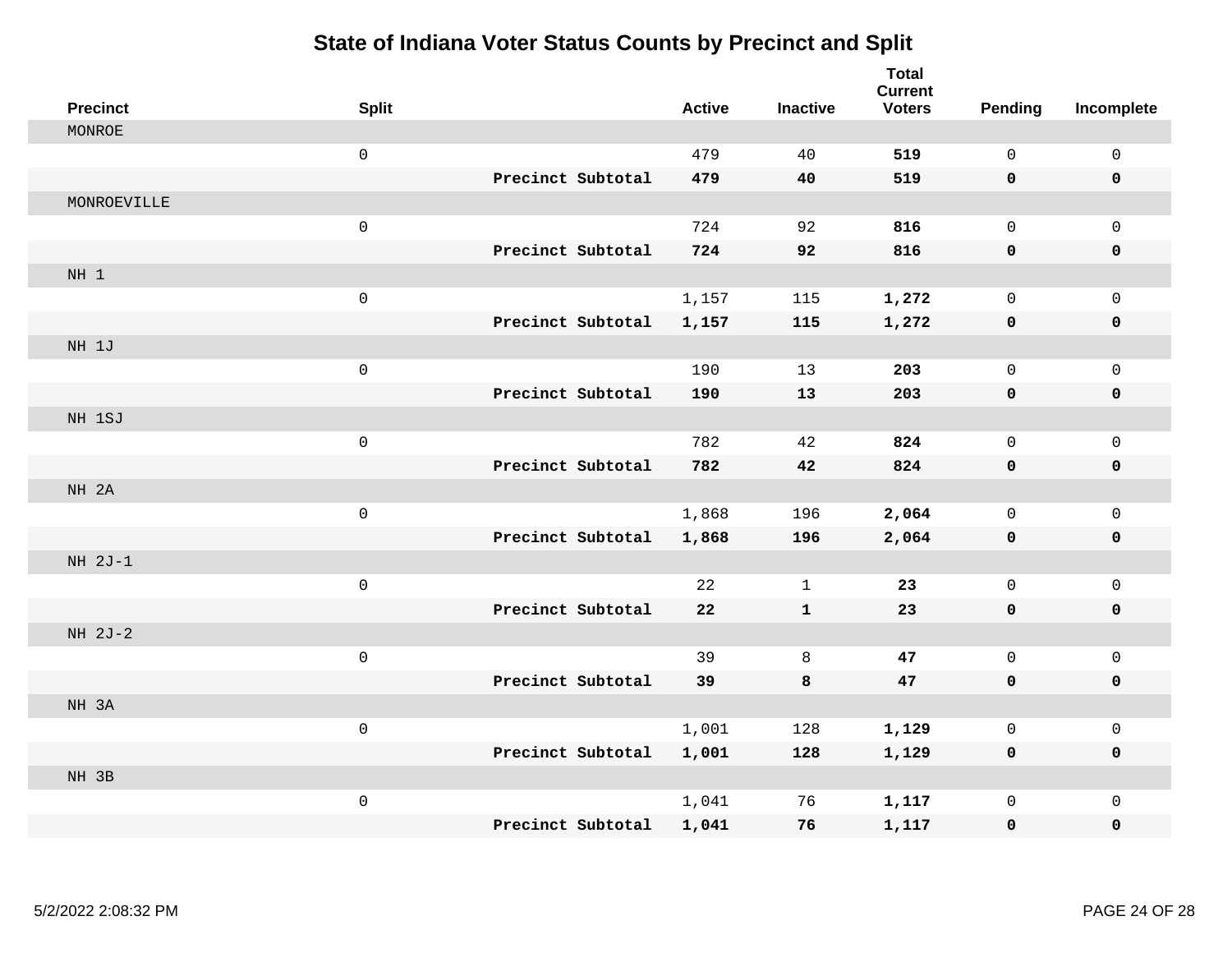| <b>Precinct</b> | <b>Split</b>        |                   |                   | <b>Active</b>  | <b>Inactive</b> | <b>Total</b><br><b>Current</b><br><b>Voters</b> | Pending      | Incomplete   |
|-----------------|---------------------|-------------------|-------------------|----------------|-----------------|-------------------------------------------------|--------------|--------------|
| NH 4A           |                     |                   |                   |                |                 |                                                 |              |              |
|                 | $\mathsf{O}\xspace$ |                   |                   | 1,066          | 127             | 1,193                                           | $\mathbf 0$  | $\mathbf 0$  |
|                 |                     | Precinct Subtotal |                   | 1,066          | 127             | 1,193                                           | $\mathbf 0$  | $\mathbf 0$  |
| NH 4B           |                     |                   |                   |                |                 |                                                 |              |              |
|                 | $\mathbf 0$         |                   |                   | 902            | 111             | 1,013                                           | 0            | $\mathbf 0$  |
|                 |                     |                   | Precinct Subtotal | 902            | 111             | 1,013                                           | 0            | $\mathbf 0$  |
| NH 5A           |                     |                   |                   |                |                 |                                                 |              |              |
|                 | $\mathsf{O}\xspace$ |                   |                   | 19             | 9               | 28                                              | 0            | $\mathsf{O}$ |
|                 |                     | Precinct Subtotal |                   | 19             | 9               | 28                                              | $\mathbf 0$  | 0            |
| NH 5B           |                     |                   |                   |                |                 |                                                 |              |              |
|                 | $\mathsf{O}\xspace$ |                   |                   | 822            | 135             | 957                                             | $\mathsf{O}$ | $\mathsf{O}$ |
|                 |                     |                   | Precinct Subtotal | 822            | 135             | 957                                             | $\mathbf 0$  | 0            |
| NH 5C           |                     |                   |                   |                |                 |                                                 |              |              |
|                 | $\mathsf{O}\xspace$ |                   |                   | 781            | 177             | 958                                             | 0            | $\mathsf{O}$ |
|                 |                     |                   | Precinct Subtotal | 781            | 177             | 958                                             | 0            | 0            |
| NH 5D           |                     |                   |                   |                |                 |                                                 |              |              |
|                 | $\mathsf{O}\xspace$ |                   |                   | $\overline{a}$ | $\mathbf 0$     | $\mathbf{2}$                                    | 0            | $\mathbf 0$  |
|                 |                     |                   | Precinct Subtotal | $\mathbf{2}$   | $\pmb{0}$       | $\mathbf{2}$                                    | $\mathbf 0$  | $\mathbf 0$  |
| PERRY B         |                     |                   |                   |                |                 |                                                 |              |              |
|                 | $\mathsf{O}\xspace$ |                   |                   | 1,227          | 112             | 1,339                                           | 0            | $\mathbf 0$  |
|                 |                     |                   | Precinct Subtotal | 1,227          | 112             | 1,339                                           | 0            | $\mathbf 0$  |
| PERRY D         |                     |                   |                   |                |                 |                                                 |              |              |
|                 | $\mathsf{O}\xspace$ |                   |                   | 1,418          | 82              | 1,500                                           | 0            | $\mathbf 0$  |
|                 |                     |                   | Precinct Subtotal | 1,418          | 82              | 1,500                                           | $\mathbf 0$  | $\mathbf 0$  |
| PERRY H         |                     |                   |                   |                |                 |                                                 |              |              |
|                 | $\mathsf{O}\xspace$ |                   |                   | 1,157          | 130             | 1,287                                           | 0            | $\mathsf{O}$ |
|                 |                     |                   | Precinct Subtotal | 1,157          | 130             | 1,287                                           | 0            | 0            |
| PERRY J         |                     |                   |                   |                |                 |                                                 |              |              |
|                 | $\mathsf{O}\xspace$ |                   |                   | 310            | 18              | 328                                             | 0            | $\mathbf 0$  |
|                 |                     | Precinct Subtotal |                   | 310            | 18              | 328                                             | 0            | 0            |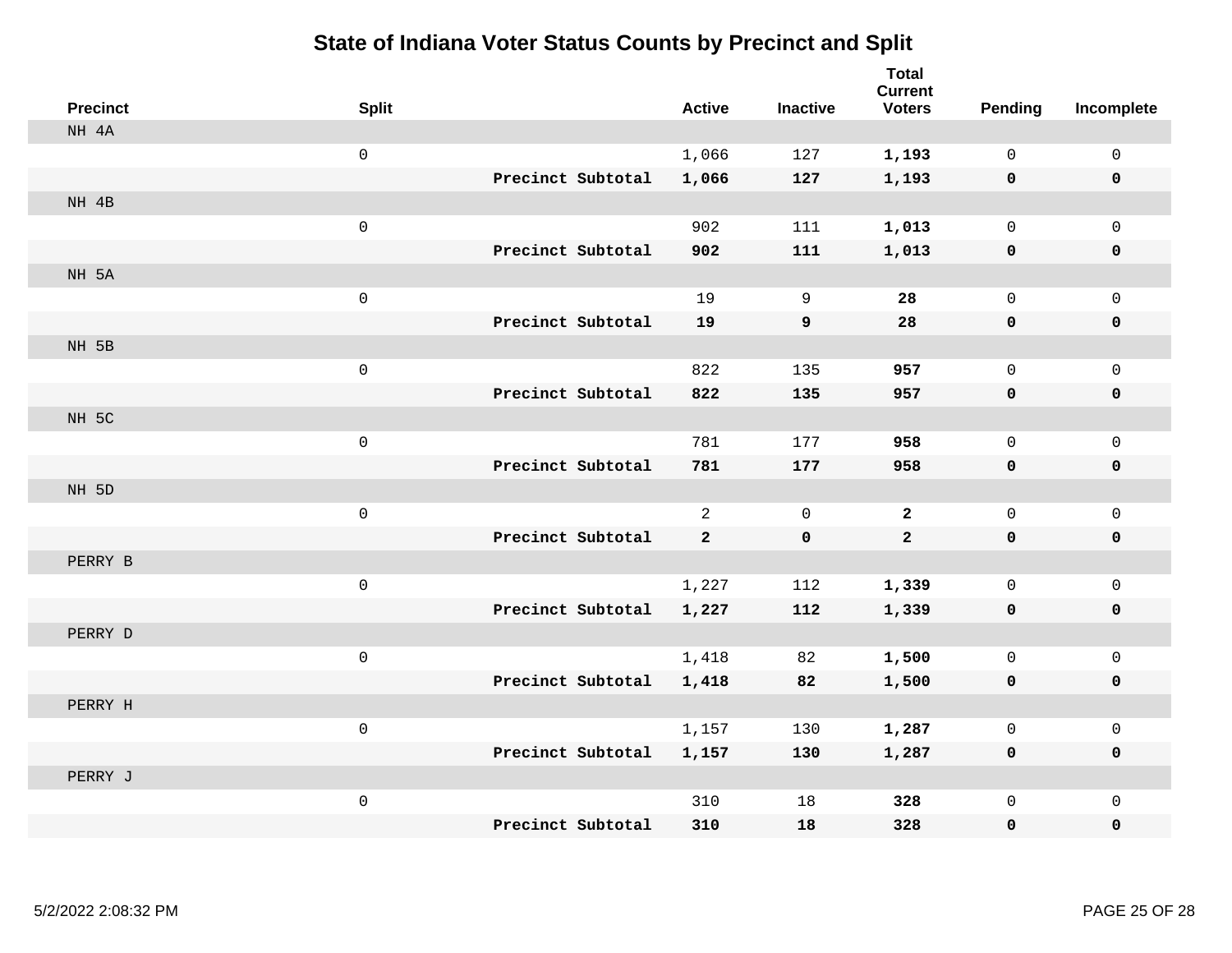| <b>Precinct</b> | <b>Split</b>        |                   | <b>Active</b> | <b>Inactive</b> | <b>Total</b><br><b>Current</b><br><b>Voters</b> | Pending      | Incomplete   |
|-----------------|---------------------|-------------------|---------------|-----------------|-------------------------------------------------|--------------|--------------|
| PERRY K         |                     |                   |               |                 |                                                 |              |              |
|                 | $\mathsf{O}\xspace$ |                   | 844           | 100             | 944                                             | $\mathbf 0$  | $\mathbf 0$  |
|                 |                     | Precinct Subtotal | 844           | 100             | 944                                             | 0            | $\pmb{0}$    |
| PERRY L         |                     |                   |               |                 |                                                 |              |              |
|                 | $\mathsf 0$         |                   | 1,758         | 270             | 2,028                                           | $\mathbf 0$  | $\mathbf{0}$ |
|                 |                     | Precinct Subtotal | 1,758         | 270             | 2,028                                           | 0            | 0            |
| PERRY N         |                     |                   |               |                 |                                                 |              |              |
|                 | $\mathsf 0$         |                   | 1,362         | 117             | 1,479                                           | $\mathbf 0$  | $\mathbf 0$  |
|                 |                     | Precinct Subtotal | 1,362         | 117             | 1,479                                           | 0            | 0            |
| PERRY O         |                     |                   |               |                 |                                                 |              |              |
|                 | $\mathbf 0$         |                   | 1,066         | 86              | 1,152                                           | $\mathbf 0$  | $\mathsf{O}$ |
|                 |                     | Precinct Subtotal | 1,066         | 86              | 1,152                                           | 0            | 0            |
| PERRY R         |                     |                   |               |                 |                                                 |              |              |
|                 | $\mathbf 1$         |                   | 473           | 61              | 534                                             | $\Omega$     | $\mathbf 0$  |
|                 |                     | Precinct Subtotal | 473           | 61              | 534                                             | 0            | $\mathbf 0$  |
| PERRY S         |                     |                   |               |                 |                                                 |              |              |
|                 | $\mathsf{O}\xspace$ |                   | 1,295         | 106             | 1,401                                           | $\mathbf 0$  | $\mathsf{O}$ |
|                 |                     | Precinct Subtotal | 1,295         | 106             | 1,401                                           | 0            | 0            |
| PERRY T         |                     |                   |               |                 |                                                 |              |              |
|                 | $\mathsf{O}\xspace$ |                   | 557           | 37              | 594                                             | $\mathbf 0$  | $\mathbf 0$  |
|                 |                     | Precinct Subtotal | 557           | 37              | 594                                             | 0            | 0            |
| PLEASANT A      |                     |                   |               |                 |                                                 |              |              |
|                 | $\mathbf 0$         |                   | 390           | 41              | 431                                             | $\mathbf 0$  | $\mathbf 0$  |
|                 |                     | Precinct Subtotal | 390           | 41              | 431                                             | 0            | 0            |
| PLEASANT B      |                     |                   |               |                 |                                                 |              |              |
|                 | $\mathbf 0$         |                   | 846           | 89              | 935                                             | $\mathbf 0$  | $\mathsf{O}$ |
|                 |                     | Precinct Subtotal | 846           | 89              | 935                                             | 0            | 0            |
| PLEASANT C      |                     |                   |               |                 |                                                 |              |              |
|                 | $\mathsf{O}\xspace$ |                   | 802           | 92              | 894                                             | $\mathbf{0}$ | $\mathbf 0$  |
|                 |                     | Precinct Subtotal | 802           | 92              | 894                                             | 0            | 0            |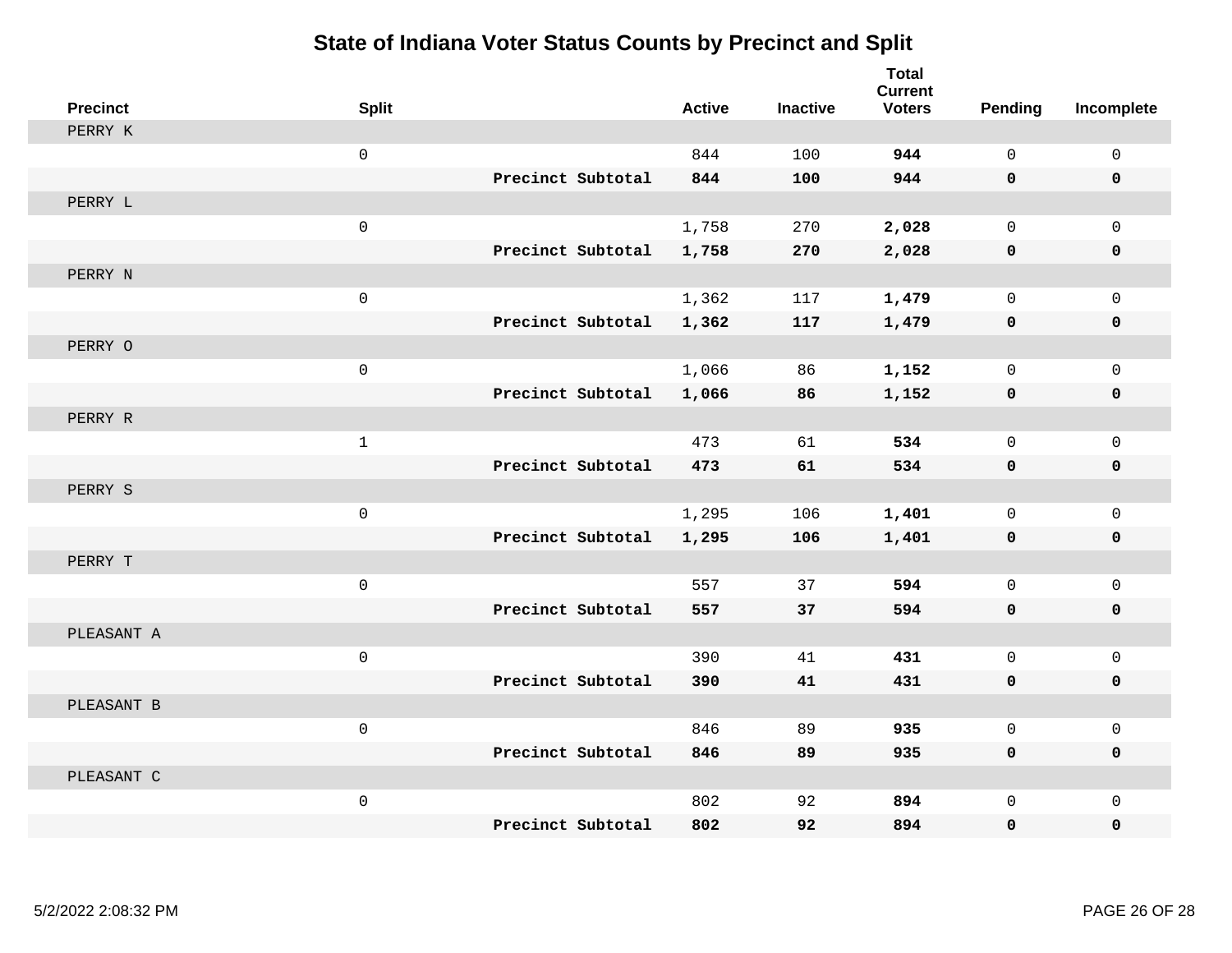| <b>Precinct</b> | <b>Split</b>        |                   | <b>Active</b> | <b>Inactive</b> | <b>Total</b><br><b>Current</b><br><b>Voters</b> | Pending      | Incomplete   |
|-----------------|---------------------|-------------------|---------------|-----------------|-------------------------------------------------|--------------|--------------|
| SCIPIO          |                     |                   |               |                 |                                                 |              |              |
|                 | $\mathsf 0$         |                   | 255           | 29              | 284                                             | $\Omega$     | $\mathsf 0$  |
|                 |                     | Precinct Subtotal | 255           | 29              | 284                                             | $\mathbf 0$  | $\mathbf 0$  |
| SPRINGFIELD A   |                     |                   |               |                 |                                                 |              |              |
|                 | $\mathsf{O}\xspace$ |                   | 798           | 55              | 853                                             | $\mathbf 0$  | $\mathbf{0}$ |
|                 |                     | Precinct Subtotal | 798           | 55              | 853                                             | $\mathbf 0$  | $\mathbf 0$  |
| SPRINGFIELD B   |                     |                   |               |                 |                                                 |              |              |
|                 | $\mathbf 0$         |                   | 958           | 149             | 1,107                                           | $\mathbf 0$  | $\mathbf 0$  |
|                 |                     | Precinct Subtotal | 958           | 149             | 1,107                                           | $\mathbf 0$  | $\mathbf 0$  |
| ST JOE A        |                     |                   |               |                 |                                                 |              |              |
|                 | $\mathsf{O}\xspace$ |                   | 978           | 116             | 1,094                                           | $\mathsf{O}$ | $\mathbf{0}$ |
|                 |                     | Precinct Subtotal | 978           | 116             | 1,094                                           | $\mathbf 0$  | 0            |
| ST JOE B        |                     |                   |               |                 |                                                 |              |              |
|                 | $\mathsf{O}\xspace$ |                   | 1,168         | 260             | 1,428                                           | $\mathbf 0$  | $\mathbf 0$  |
|                 |                     | Precinct Subtotal | 1,168         | 260             | 1,428                                           | 0            | $\mathbf 0$  |
| ST JOE C        |                     |                   |               |                 |                                                 |              |              |
|                 | $\mathsf{O}\xspace$ |                   | 17            | 3               | 20                                              | $\mathbf 0$  | $\mathbf 0$  |
|                 |                     | Precinct Subtotal | 17            | 3               | 20                                              | $\mathbf 0$  | $\mathbf 0$  |
| ST JOE D        |                     |                   |               |                 |                                                 |              |              |
|                 | $\mathsf 0$         |                   | 9             | $\mathbf 0$     | 9                                               | $\mathbf 0$  | $\mathsf 0$  |
|                 |                     | Precinct Subtotal | 9             | $\mathbf 0$     | 9                                               | $\mathbf 0$  | $\mathbf 0$  |
| ST JOE E        |                     |                   |               |                 |                                                 |              |              |
|                 | $\mathsf{O}\xspace$ |                   | 452           | 27              | 479                                             | $\mathbf 0$  | $\mathbf{0}$ |
|                 |                     | Precinct Subtotal | 452           | 27              | 479                                             | 0            | 0            |
| ST JOE F        |                     |                   |               |                 |                                                 |              |              |
|                 | $\mathbf 0$         |                   | 647           | 53              | 700                                             | $\mathbf 0$  | $\mathbf 0$  |
|                 |                     | Precinct Subtotal | 647           | 53              | 700                                             | $\mathbf 0$  | 0            |
| ST JOE G        |                     |                   |               |                 |                                                 |              |              |
|                 | $\mathsf{O}\xspace$ |                   | 1,419         | 87              | 1,506                                           | $\mathbf 0$  | $\mathbf{0}$ |
|                 |                     | Precinct Subtotal | 1,419         | 87              | 1,506                                           | $\mathbf 0$  | 0            |